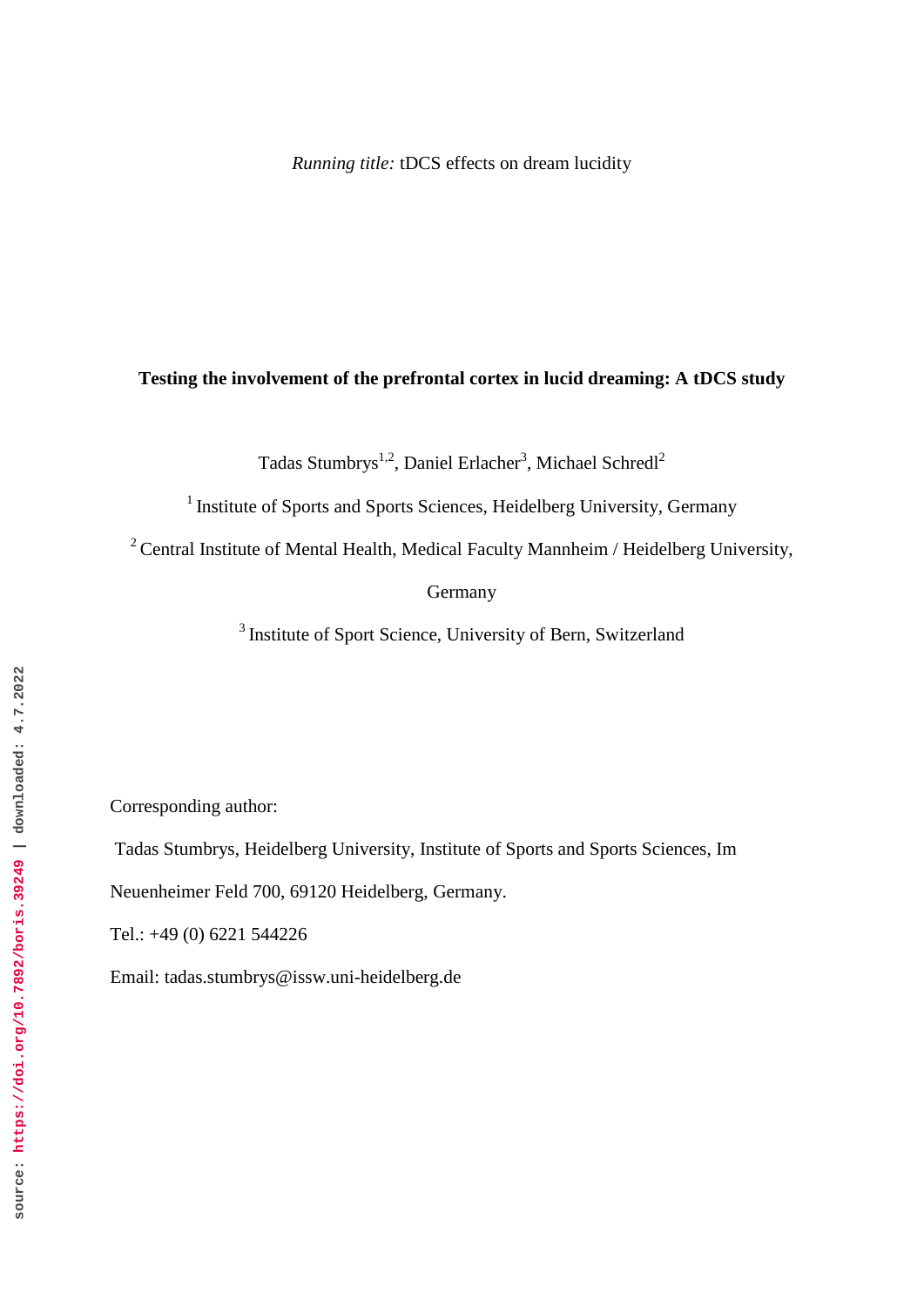#### Abstract

Recent studies suggest that lucid dreaming (awareness of dreaming while dreaming) might be associated with increased brain activity over frontal regions during rapid eye movement (REM) sleep. By applying transcranial direct current stimulation (tDCS), we aimed to manipulate the activation of the dorsolateral prefrontal cortex (DLPFC) during REM sleep to induce lucid dreaming. Nineteen participants spent three consecutive nights in a sleep laboratory. On the second and third nights they randomly received either 1 mA tDCS for 10 min or sham stimulation during each REM period starting with the second one. According to the participants' self-ratings, tDCS over the DLPFC during REM sleep increased lucidity in dreams. The effects, however, were not strong and found only in frequent lucid dreamers. While this indicates some preliminary support for the involvement of the DLPFC in lucid dreaming, further research, controlling for indirect effects of stimulation and including other brain regions, is needed.

*Keywords:* lucid dreaming, dorsolateral prefrontal cortex, REM sleep, transcranial direct current stimulation (tDCS)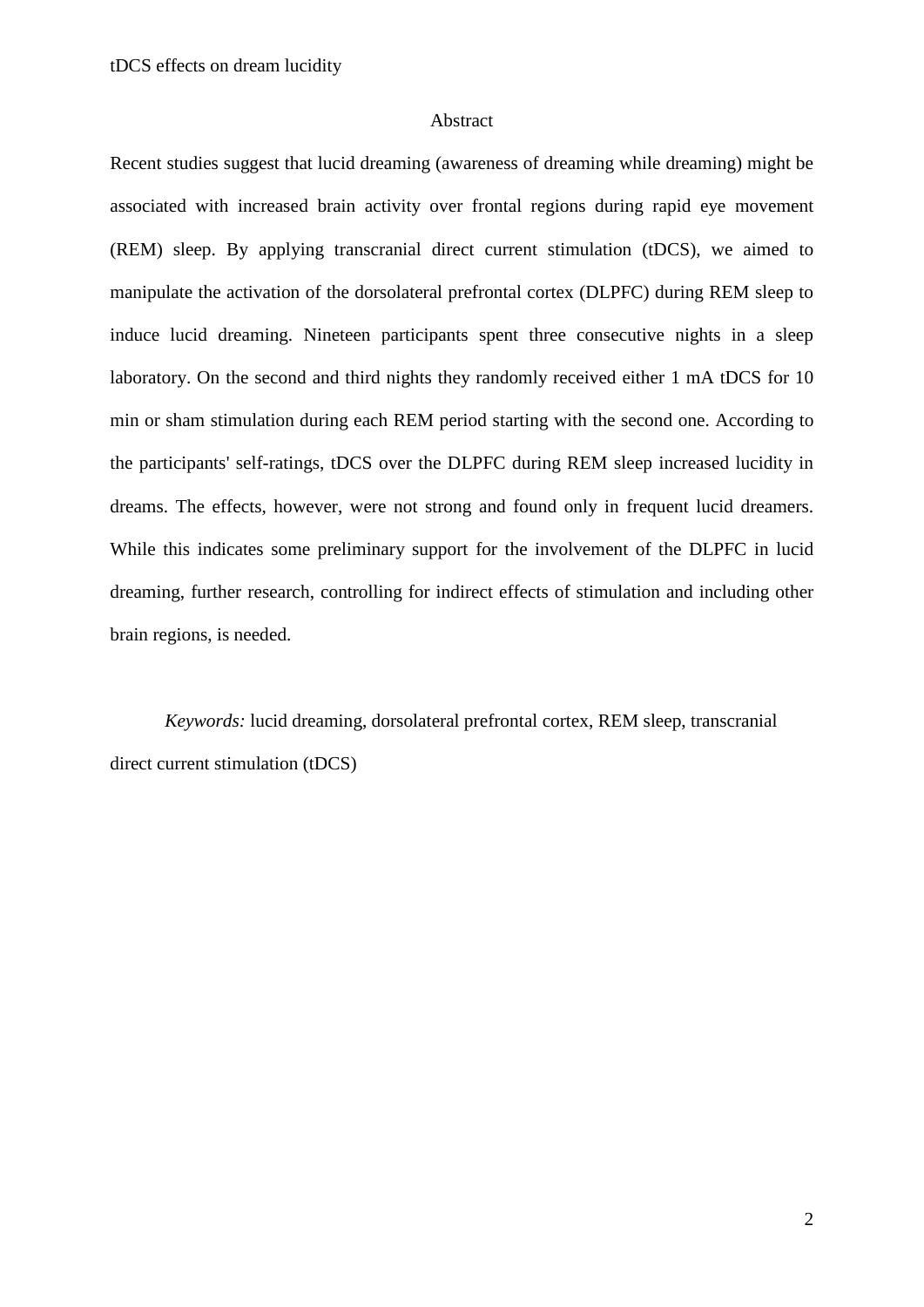Testing the involvement of the prefrontal cortex in lucid dreaming: A tDCS study

#### **1. Introduction**

Dreaming is often described as a state of cognitive deficiency characterized by a loss of self-reflection, bizarre, illogical situations, or a lack of control over volition and attention (Hobson, Pace-Schott, & Stickgold, 2000). On a neurophysiological level, it has been suggested that these phenomena result from hyper- or hypo- activity of specific neural networks during rapid eye movement (REM) sleep, which is the sleep stage where the most vivid dreams occur (Schwartz & Maquet, 2002). Recent neuroimaging studies have underlined that during REM sleep the brain becomes selectively deactivated as compared to waking, including the dorsolateral prefrontal cortex (DLPFC) and the precuneus, whereas other brain regions become more activated, such as the limbic and paralimbic systems (Braun et al., 1997; Maquet et al., 1996). A special kind of nocturnal dreaming is lucid where the dreamer realizes he or she is in the dream state and is often able to control dream happenings (LaBerge, 1985).

In a recent article, Hobson (2009) pointed out the relevance of lucid dreaming to the study of consciousness. Lucid dreaming has been defined as a rare but robust awareness that we are dreaming and that we are not really awake. It is considered to be mainly a REM sleep phenomenon (LaBerge, 1990), although lucidity can also occur during NREM sleep (Stumbrys & Erlacher, 2012). Hobson et al. (2000) have proposed that, during the lucid state, the previously deactivated DLPFC becomes reactivated, allowing directed thought, metacognition and awareness of being while in a dream state. Preliminary empirical evidence for this hypothesis has been obtained from a recent study (Voss, Holzmann, Tuin, & Hobson, 2009) which found that when participants become lucid, there is a shift in their EEG power, especially in the 40 Hz range and in frontal brain regions. Moreover, in lucid dreaming, EEG coherence is also largest in frontolateral and frontal areas (for all frequency bands, 1-45 Hz).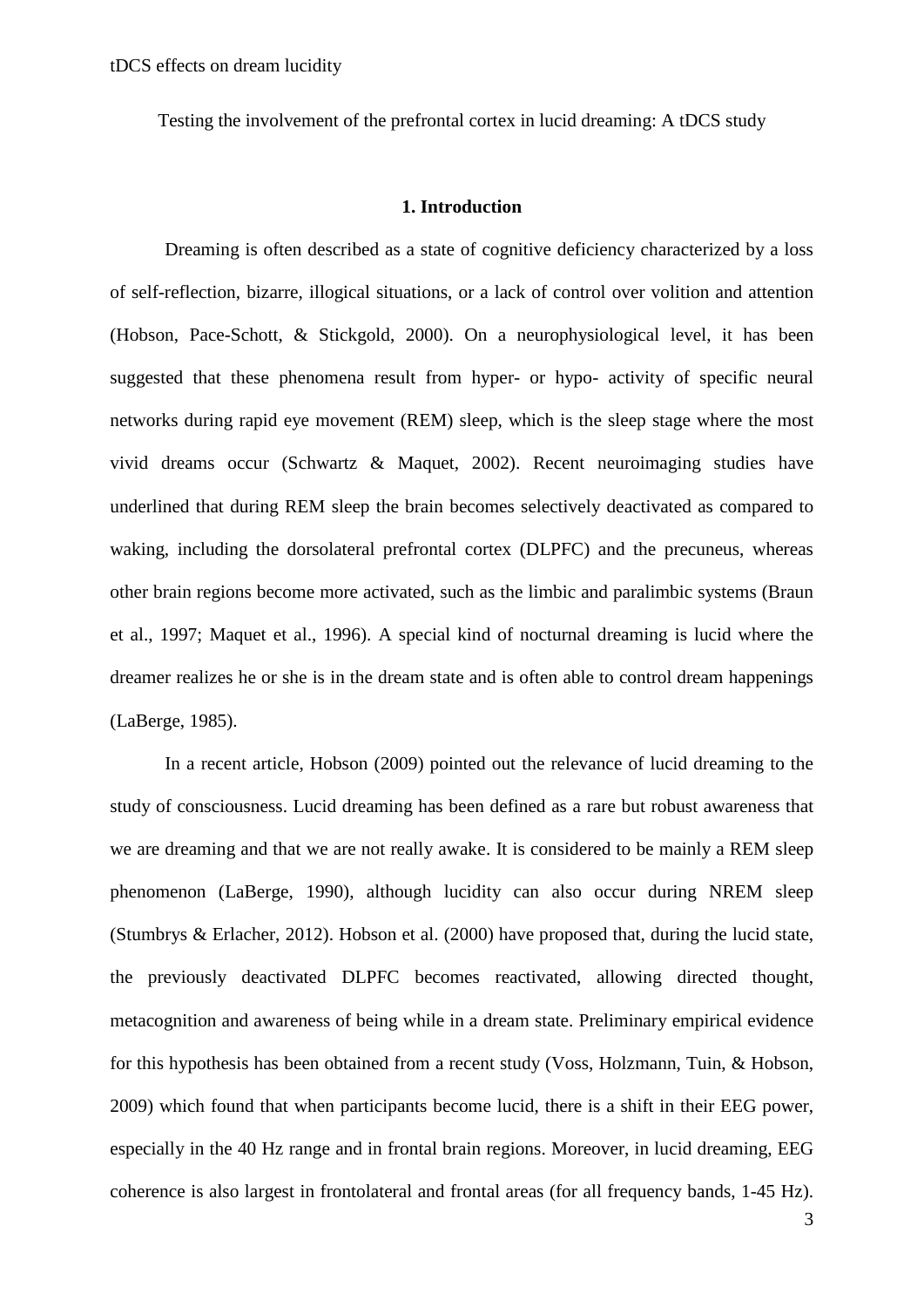Another recent study, which has used fMRI to study cerebral regional activation in lucid dreams, replicated these findings and showed that, in lucid dreams, not only prefrontal but also occipito-temporal cortices, bilateral precuneus, cuneus and parietal lobes exhibit higher activation compared to what occurs during non-lucid dreams (Dresler et al., 2012). Based on this background, the hypothesis was formulated that activation of the frontolateral area of the brain during REM sleep should increase the probability of lucid dreaming.

Although these findings and hypotheses concerning the neurobiology of dreams are intriguing, this research field poses several methodological challenges. One problem is the approach of activating the brain by external stimulation. In 1985, transcranial magnetic stimulation (TMS) was introduced as a neuroscience research tool able to focally and painlessly stimulate the cortex by means of a time-varying magnetic field (Barker, Jalinous, & Freeston, 1985). Although the application of TMS in sleep research is possible (Massimini et al., 2005, 2007), it is complicated due to the auditory artifacts and tactile sensations on the scalp (Noreika, Windt, Lenggenhager, & Karim, 2010). Unlike TMS, transcranial direct current stimulation (tDCS) does not induce auditory artifacts, and the voltage needed to hold the current constant decreases after a short time and usually becomes subthreshold for evoking peripheral sensations. TDCS involves continuous administration of weak currents (1 mA) through a pair of surface electrodes, cathode and anode, attached to the scalp (Nitsche & Paulus, 2000).

Several studies have demonstrated that cerebral excitability was diminished by cathodal stimulation, which is thought to hyperpolarize neurons, whereas anodal stimulation results in increased cortical excitability (Nitsche et al., 2008). These tDCS induced effects have been observed in several cortical regions such as the motor (Nitsche & Paulus, 2000). visual (Antal, Kincses, Nitsche, Bartfai, & Paulus, 2004), somatosensory (Rogalewski, Breitenstein, Nitsche, Paulus, & Knecht, 2004) and the prefrontal cortex (Karim et al., 2010). In 2004, it was demonstrated for the first time that tDCS can be reliably applied during sleep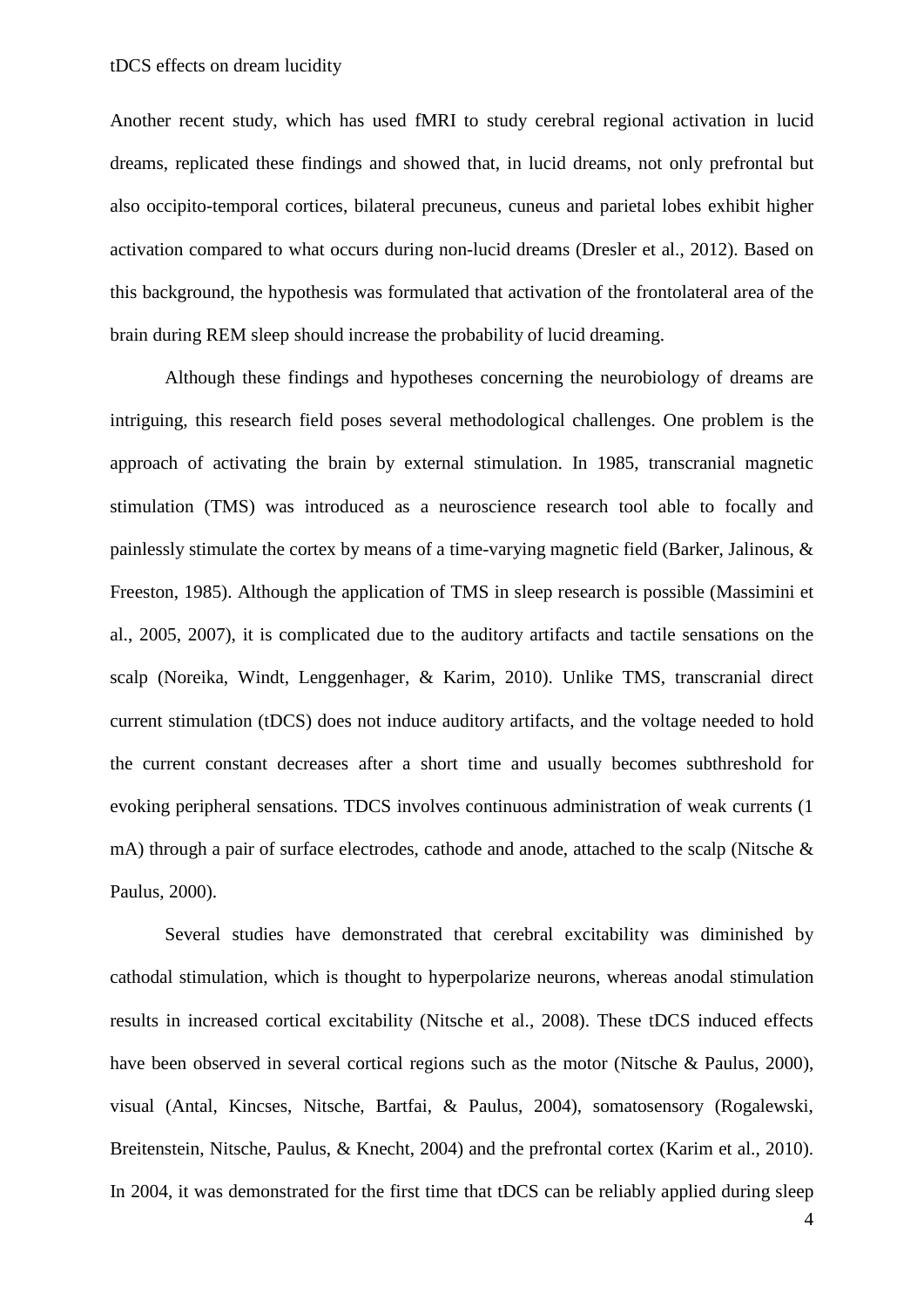without awakening the participants (Marshall, Mölle, Hallschmid, & Born, 2004). Moreover, it was found that repeated application of anodal tDCS over frontocortical areas during slow wave sleep (SWS) improved declarative memory consolidation. Furthermore, another group of researchers recently explored the effects of simultaneous tDCS stimulation on the frontal and posterior parietal cortices during different stages of sleep (Jakobson, Conduit, & Fitzgerald, 2012; Jakobson, Fitzgerald, & Conduit, 2012a, 2012b). While cathodal-frontal and anodal-parietal stimulation increased reported visual dream imagery during Stage 2 sleep (Jakobson, Fitzgerald, et al., 2012b), no such effects were observed during slow wave sleep (Jakobson, Fitzgerald, et al., 2012a) and the reversed stimulation (i.e. cathodal-parietal, anodal-frontal) did not have an effect on visual imagery during REM sleep (Jakobson, Conduit, et al., 2012).

In order to go beyond the correlational data regarding the neural correlates of dream lucidity as suggested by previous EEG and fMRI studies (Dresler et al., 2012; Voss et al., 2009), we aimed in this study to experimentally manipulate the activation of the prefrontal brain cortex and test the neurobiological basis of dream lucidity. Anodal tDCS was applied during REM sleep to activate the DLPFC and – by modulating cortical excitability – should have had an effect on subjective experience of dreaming by increasing the probability of lucid dreaming.

#### **2. Material and methods**

## **2.1. Participants**

Twenty-three participants (7 male, 16 female) aged from 21 to 33 years ( $M = 25.0 \pm 3.1$ ) were recruited for the study via e-mail advertisements sent out to psychology students and known lucid dreamers. The inclusion criteria were: (1) at least average dream recall (one or more recalled dreams a week); (2) good sleeping; (3) no serious health problems, chronic illnesses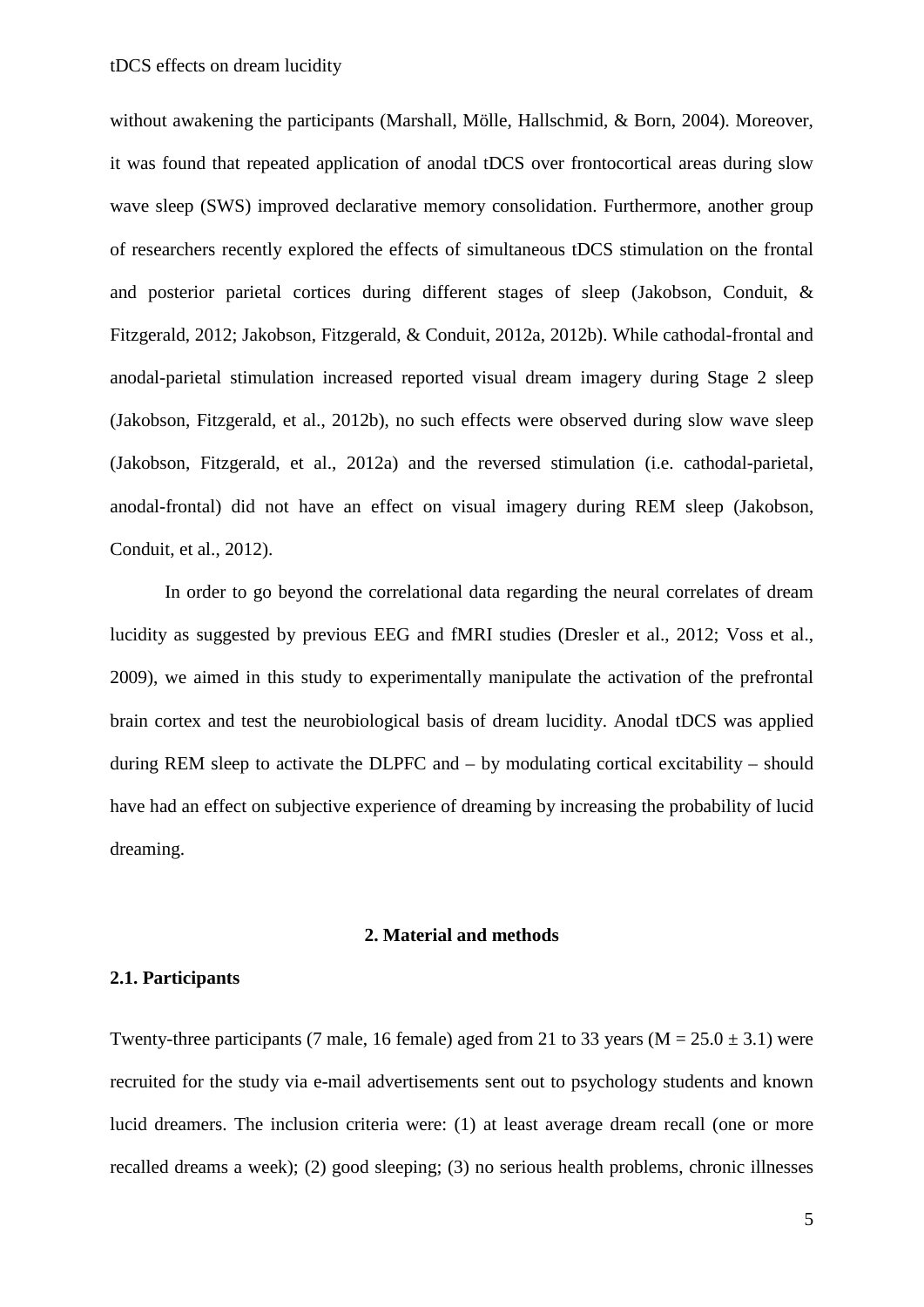and/or medication intake. An additional criterion, which was employed towards the middle of the study, was a higher frequency of lucid dreaming: During recruitment participants were asked to estimate their lucid dreaming frequency on a 7-point scale (see 2.5 below) and those with a higher frequency of lucid dreams (e.g. once a month or higher) were invited to participate in the study. The exclusion criteria were: (1) presence of sleep disorders (sleep apnea and periodic limb movements during sleep), and (2) high sensitivity to tDCS (some participants awakened every time the simulation was applied during REM sleep). This was tested during the first (adaptation) night. Three participants were withdrawn from the study due to high tDCS sensitivity after the first night. Furthermore, one participant withdrew after the second night due to not being able to sleep in the sleep laboratory. Therefore, only 19 participants completed the study (6 male / 13 female; age range:  $21 - 33$ , M =  $25.1 \pm 3.2$ ). All participants signed an informed consent form and were paid for their participation. Ethical approval for the study was obtained by the Ethics Committee of the Medical Faculty Mannheim / Heidelberg University.

#### **2.2. Procedure**

The participants spent three consecutive nights in the sleep laboratory with continuous polysomnographic recording (from about 23:00 to about 7:00). Before the first night, the participants were asked to complete a questionnaire about their dream and lucid dream frequency (see section 2.5 below). The first night served as an adaption night, during which the participants were also screened for sleep disorders (sleep apnea and periodic limb movements during sleep) and for sensitivity to tDCS: Several times during the night, tDCS was shortly applied during REM sleep. If after each application the participant was awakened, he or she was considered as being too sensitive to tDCS and was withdrawn from further participation in the study. Before going to sleep, the stimulation was demonstrated to the participants (1 mA for 3 min), so they could see if they are comfortable with the sensations.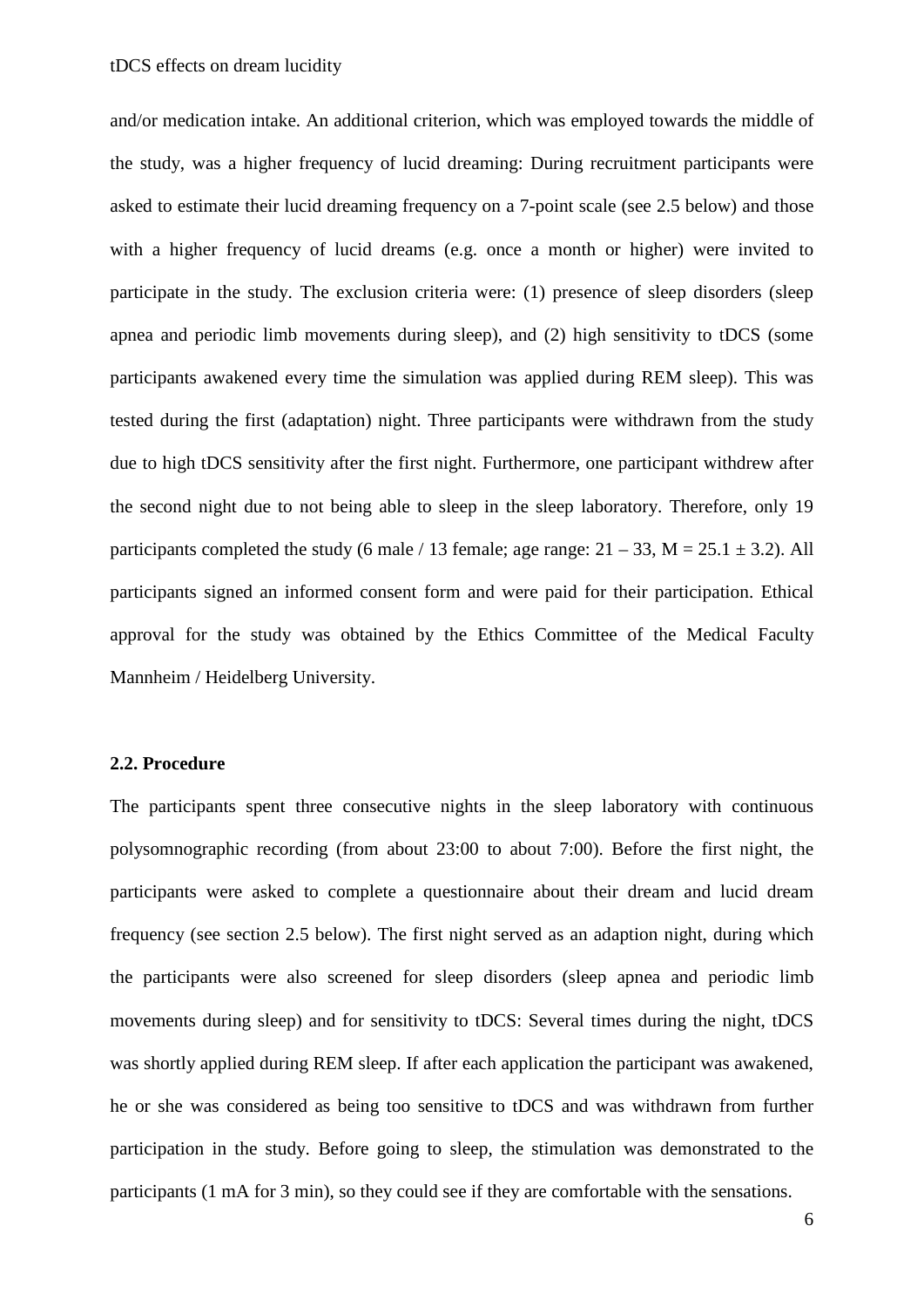The second and third nights served as experimental nights. In a randomized and counter-balanced order, the participants received tDCS stimulation one night while, during the other night, they received sham stimulation. The participants were blind as to which condition on which night they received. Prior to bedtime, the participants were instructed to produce a specific sequence of eye movements (left-right-left-right-left-right, LRLRLR) when they realized they were dreaming (LaBerge, Nagel, Dement, & Zarcone, 1981) and to repeat the signal at a rate of about once a minute while still retaining lucidity. Furthermore, they were instructed on awakening to describe their dream as detailed as they could and report on all their cognitive activities, sensory qualities, locations, events, actions, people and objects.

The stimulation was delivered in each REM period, starting with the second REM period of the night. One minute after the stimulation was ended, the participants were awakened via an intercom system by calling their name and were asked to report any mental content that was in their mind before the awakening. Further, they were asked to confirm whether they gave any LRLRLR signals and several additional questions about their experience during the dream (see section 2.5 below). Moreover, they were asked if this dream was somehow different (unusual) in comparison to their other sleep laboratory dreams or dreams at home. The dream reports were recorded by a portable voice recorder, transcribed, randomly permutated and rated by a "blind" judge (see section 2.6 below).

## **2.3. Polysomnography**

For the first night, polysomnography included electroencephalogram (EEG: F3-A2, F4-A1, C3-A2, C4-A1, CZ-A1, O2-A1, O1-A2), electroocculogram (EOG), submental and leg (left and right anterior tibial muscles) electromyogram (EMG), electrocardiogram (ECG) and respiration (oral and nasal airflow, thoracoabdominal respiratory movements, and oxygen saturation). For the second and third nights, polysomnographic recording encompassed EEG (FZ-A1, C3-A2, C4-A1, O2-A1, O1-A2), EOG, submental EMG and ECG. EEG electrodes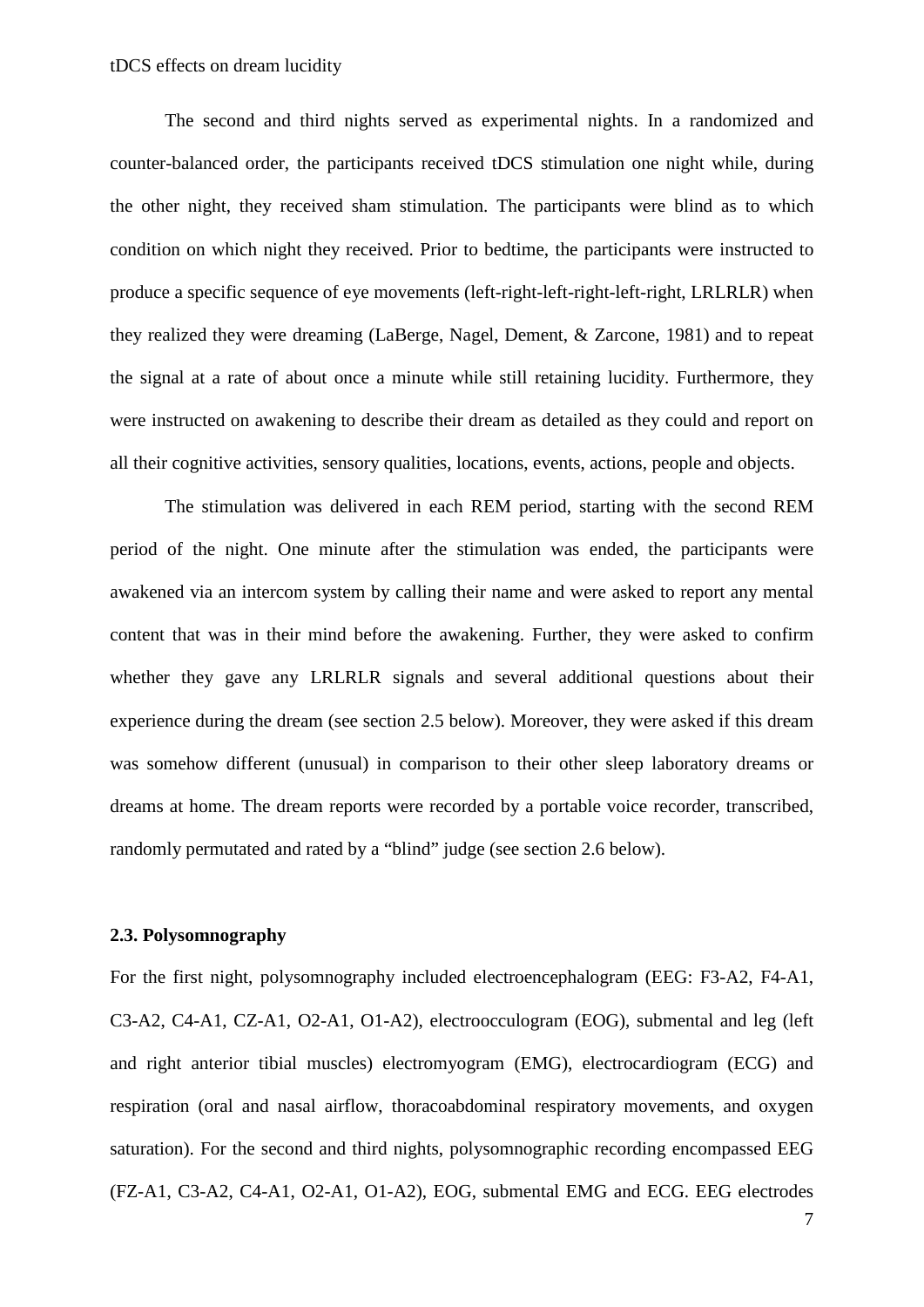were placed according to the international Ten-Twenty system (Jasper H H, 1958). Sleep stages were manually scored according to the AASM criteria (Iber, Ancoli-Israel, Chesson, & Quan, 2007).

### **2.4. TDCS stimulation**

For tDCS stimulation, two battery-driven devices DC-Stimulator CX-6650, Model TRCU-04A were used, manufactured by Rolf Schneider Electronics (Goettinger Landstr. 10, D-37130 Gleichen). The stimulation was delivered through two pairs of conductive rubber electrodes (4 cm x 3 cm) that were put inside saline soaked sponges (6 cm x 5 cm). Synapse conductive electrode cream was applied between the internal side of the sponge and the rubber electrode, and on the external side of the sponge which was attached to the skin. Each anode was applied to the DLPFC (positions F3 and F4 according to the Ten-Twenty-system, as used in other tDCS studies, e.g. Fecteau et al., 2007; Fregni et al., 2005), whereas the cathodes were applied to the supraclavicular area of the same side. The anodes were fixed on the scalp by using a tubular net bandage, while the cathodes were fixed using an adhesive tape.

During the tDCS stimulation nights, the direct current of 1 mA was delivered for 10 minutes with a fade-in period of 10 s and a fade-out period of the same length. If, during the stimulation the participant awakened or entered Stage 2, the stimulation was discontinued and resumed only if the same REM period continued (a 15 min criterion was used to define separate REM periods). During the sham stimulation nights, only a fade-in period of 10 s (ramping to 1 mA) of tDCS was delivered to mimic possible physical sensations, such as tingling, on the skin (Gandiga, Hummel, & Cohen, 2006).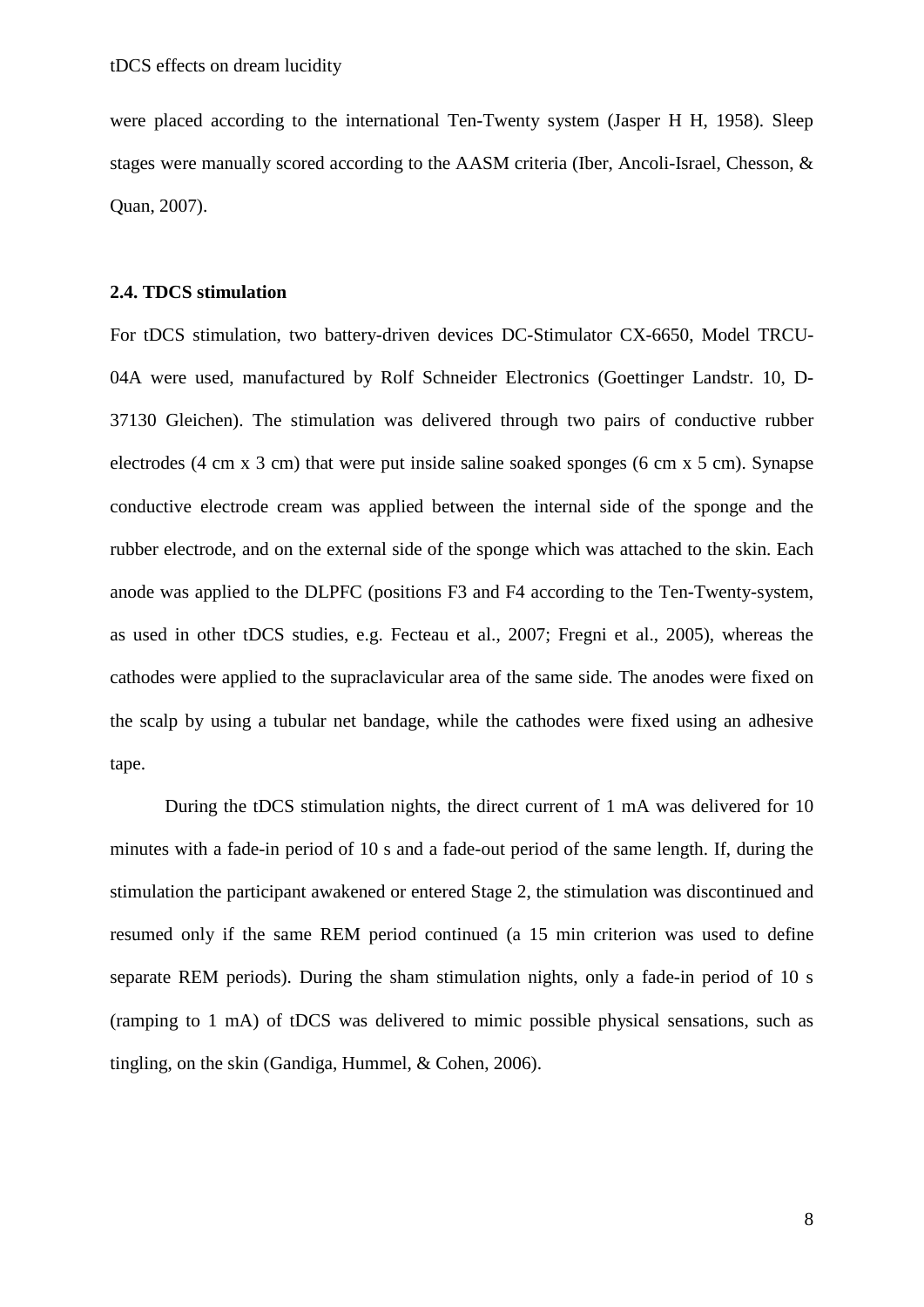## **2.5. Self-questionnaires**

Prior to the first night, participants were asked to indicate their dream and lucid dream recall frequency during the previous few months. Dream recall frequency was measured on a 7 point scale (0 - never, 1 - less than once a month, 2 - about once a month, 3 - twice or three times a month, 4 - about once a week, 5 - several times a week, 6 - almost every morning). This scale has been shown to have a high retest reliability ( $r = .85$ ; Schredl, 2004). The frequency of lucid dreams was measured on a 8-point scale (0 - never, 1 - less than once a year, 2 - about once a year, 3 - about 2 to 4 times a year, 4 - about once a month, 5 - about 2 to 3 times a month, 6 - about once a week, 7 - several times a week; Schredl & Erlacher, 2004).

Upon each REM awakening, after a dream report, the participants were asked to evaluate the intensity of positive and negative emotions during their dreams on two 4-point scales  $(0 - none, 1 - mild, 2 - moderate, 3 - strong)$  and answer two questionnaires verbally: Metacognitive, Affective, Cognitive Experience questionnaire (MACE, Kahan & LaBerge, 2011) and Dream Lucidity Questionnaire (DLQ).

MACE contains 7 items, scored on a 5-point scale (anchor points:  $0 -$  none,  $2 -$  some, 4 – all) that assess different types of metacognitive activities: choice, suddenly captured attention, focused attention, public self-consciousness and reflective awareness of own thoughts/feelings, own behavior and external events.

DLQ was an especially devised questionnaire to measure different aspects of lucidity within dreams. It consists of 12 items, scored on a 5-point scale  $(0 - not at all, 1 - just a little,$  $2$  – moderately,  $3$  – pretty much,  $4$  – very much) that evaluate different types of awareness (awareness of dreaming, awareness that physical body is asleep, awareness that dream characters and objects are not real, awareness of different possibilities), control (deliberately choosing an action, changing dream events, dream characters, dream scene, breaking the physical laws), and remembrance (of waking life and of intentions) (see section 3.1 below for the questionnaire items).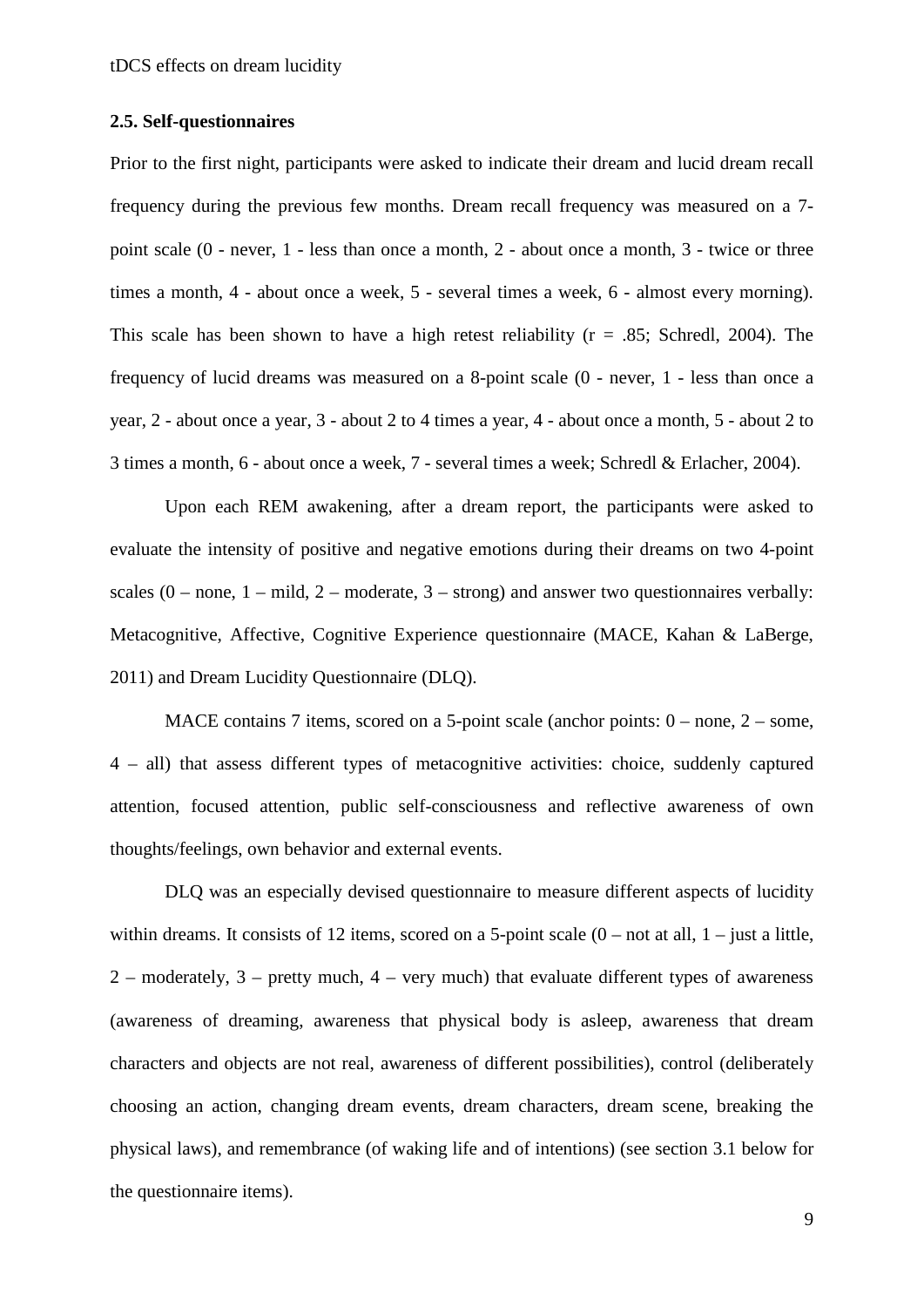To reduce the number of variables and statistical tests required, factor analysis was carried out for both the MACE and DLQ questionnaires for the whole set of collected dream report ratings.

#### **2.6. Judge ratings**

After dream reports were transcribed and permutated, they were scored by an external judge (who was unaware of which participant and which condition the dream report belongs) for lucidity and bizarreness. Dream lucidity was evaluated on a 3-point scale (0 – no evidence of a lucid dream, 1 – possible indications of a lucid dream, 2 – clear indication of a lucid dream). For the assessment of dream bizarreness, a 4-point scale was used  $(1 -$  possible in waking life and also occurs in normal, everyday life; 2 – many elements of waking life, but with unusual sequences and connections, yet realistic;  $3$  – one or two fantasy objects, bizarre connections or actions impossible in waking life; 4 – frequent/numerous fantasy objects, bizarre connections or actions impossible in waking life). The number of bizarre elements within the dreams was also calculated.

Both bizarreness measures had been used in previous research and showed good interrater reliability: bizarreness scale r=.69-.78 (Schredl, Burchert, & Gabatin, 2004); a number of bizarre elements within the dream  $r=0.91$  (Schredl & Erlacher, 2003). To evaluate interrater reliability of the lucidity scale, a second external judge was used (who scored dream reports for lucidity only).

#### **2.7. Statistical analysis**

IBM SPSS Statistics 17 software was used for the statistical analysis. Statistical tests were applied with alpha  $= .05$ . Non-parametric Wilcoxon signed-rank test was used for comparing the two conditions. 1-tailed statistical tests were applied within the direction of our hypothesis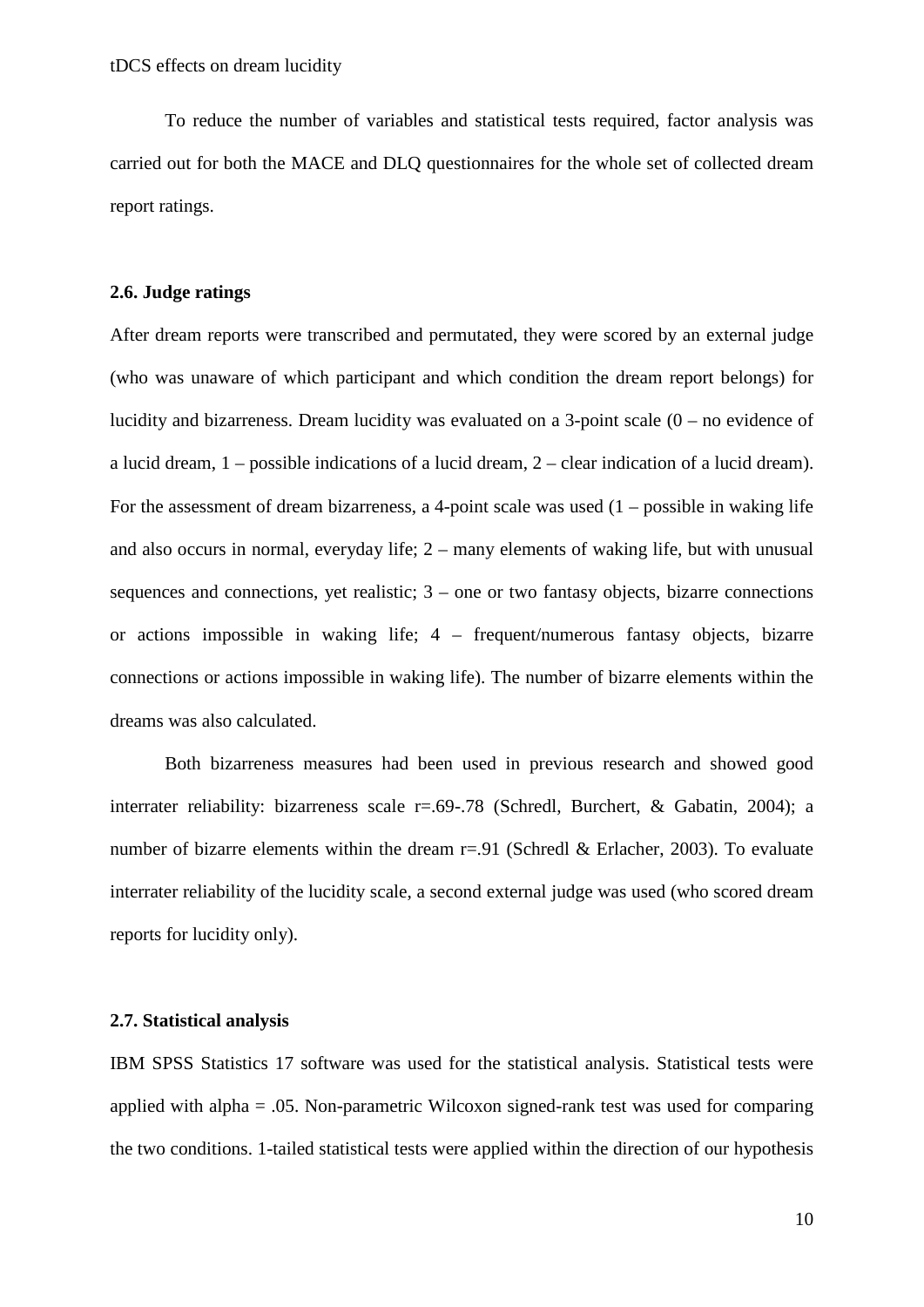(i.e., that tDCS will increase lucidity in dreams) while 2-tailed tests were applied in those cases where no predictions were made.

## **3. Results**

For nineteen participants, who completed the study, the median value for reported dream recall frequency was "several times a week" and the median value for reported lucid dream frequency was "about once a month". Eleven participants could be considered frequent lucid dreamers according to the terminology of Snyder and Gackenbach (1988) (lucid dreaming frequency is once a month or higher).

A total of 110 REM awakenings were made (in average, 5.8 per participant). The comparative data on awakenings between the two conditions is provided in Table 1. Stimulation had disruptive effects on REM sleep - in many cases participants awakened when tDCS was applied. There were thus fewer awakenings in the tDCS condition and awakenings were made later considering both average time since sleep onset and (to some extent) average clock time in comparison with sham stimulation nights. For three participants, who were very sensitive to the stimulation, no awakenings were possible during the tDCS night. No differences were found in the dream recall rates and unusual dream report rates.

A lucid dream was recorded with LRLRLR eye signaling only once during REM sleep (tDCS night). The participant signaled twice (after 3 and 4 min since the beginning of stimulation) and awakened by herself after the second eye-signaling. Eye-signaling occurred during the third REM period, 4 hours 21-22 min after sleep onset. Notably, earlier in the same night, the participant also signaled from NREM sleep (N2), which has been described elsewhere (Case 1; Stumbrys & Erlacher, 2012).

Six times one of the tDCS cables became disconnected and only one side of DLPFC was stimulated. Three times on those occasions no dream had been recalled and the remaining three dream reports were excluded from comparative dream analysis.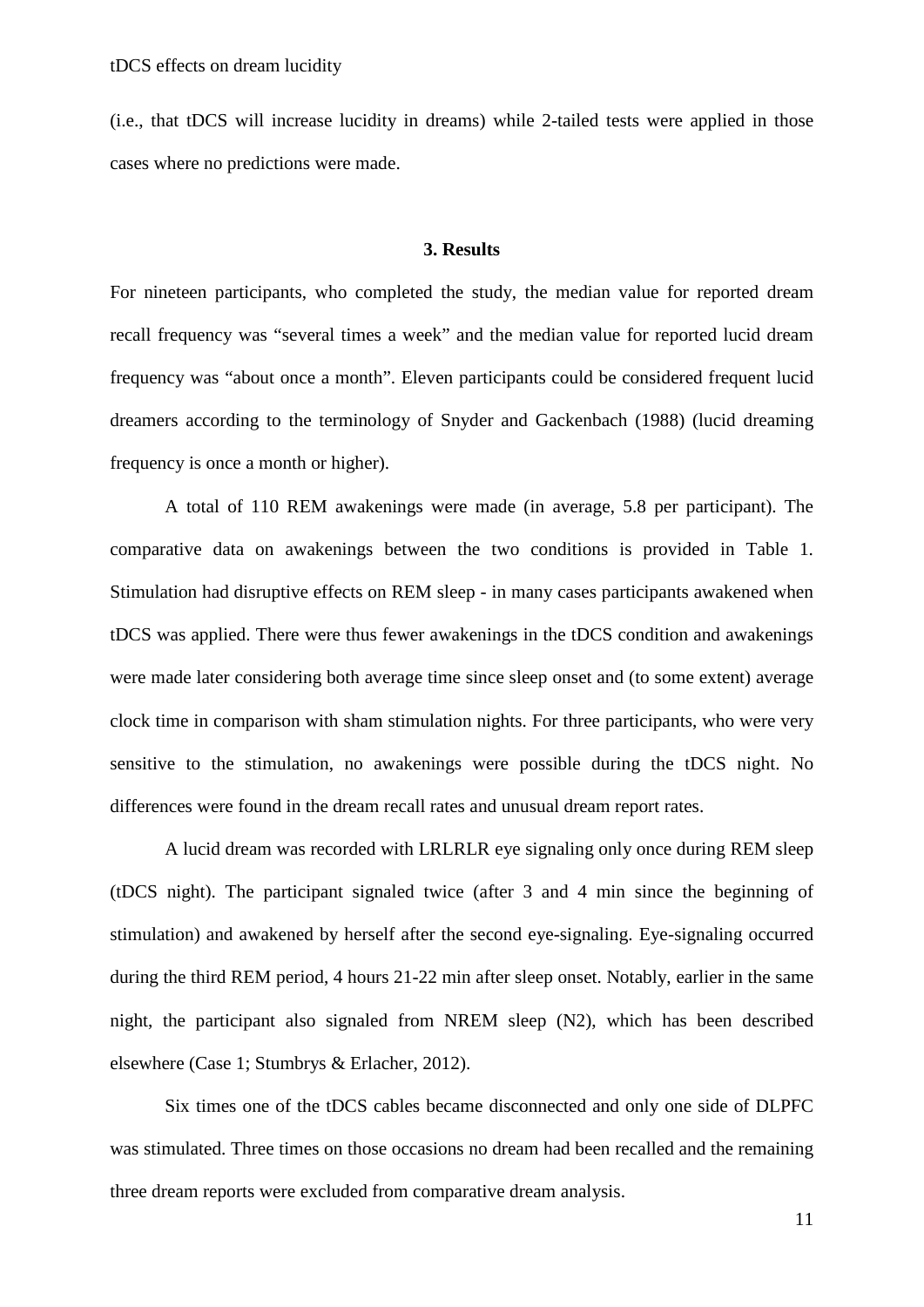-------------------------------

Insert Table 1 about here

-------------------------------

#### **3.1. Factor analysis**

A two-factor structure emerged for the MACE questionnaire, explaining 54.6% of variance (Table 2). The first factor (F1) could be described as "metacognition with internal focus" and the second (F2) as "metacognition with external focus". Overall rating scores (averages) for both components were calculated.

-------------------------------

Insert Table 2 about here

-------------------------------

For the DLQ questionnaire, a first main factor emerged, explaining 44.1% of variance (Eigenvalue=5.286), while Eigenvalues of other factors were below 1.5. This suggests that there is an underlying construct of "lucidity" (Table 3). For calculating the overall lucidity rating score, two items (No. 7 and 12) that loaded poorly  $(<.4)$  were excluded. Notably, those two items dealt with recall of waking facts, episodes or intentions. The overall DLQ lucidity score correlated positively with the MACE "metacognition with external focus" subscale  $(r=.212, p=.018, 1-tailed)$ , but not with the MACE "metacognition with internal focus" subscale (r=.086, p=.200, 1-tailed).

Insert Table 3 about here

-------------------------------

-------------------------------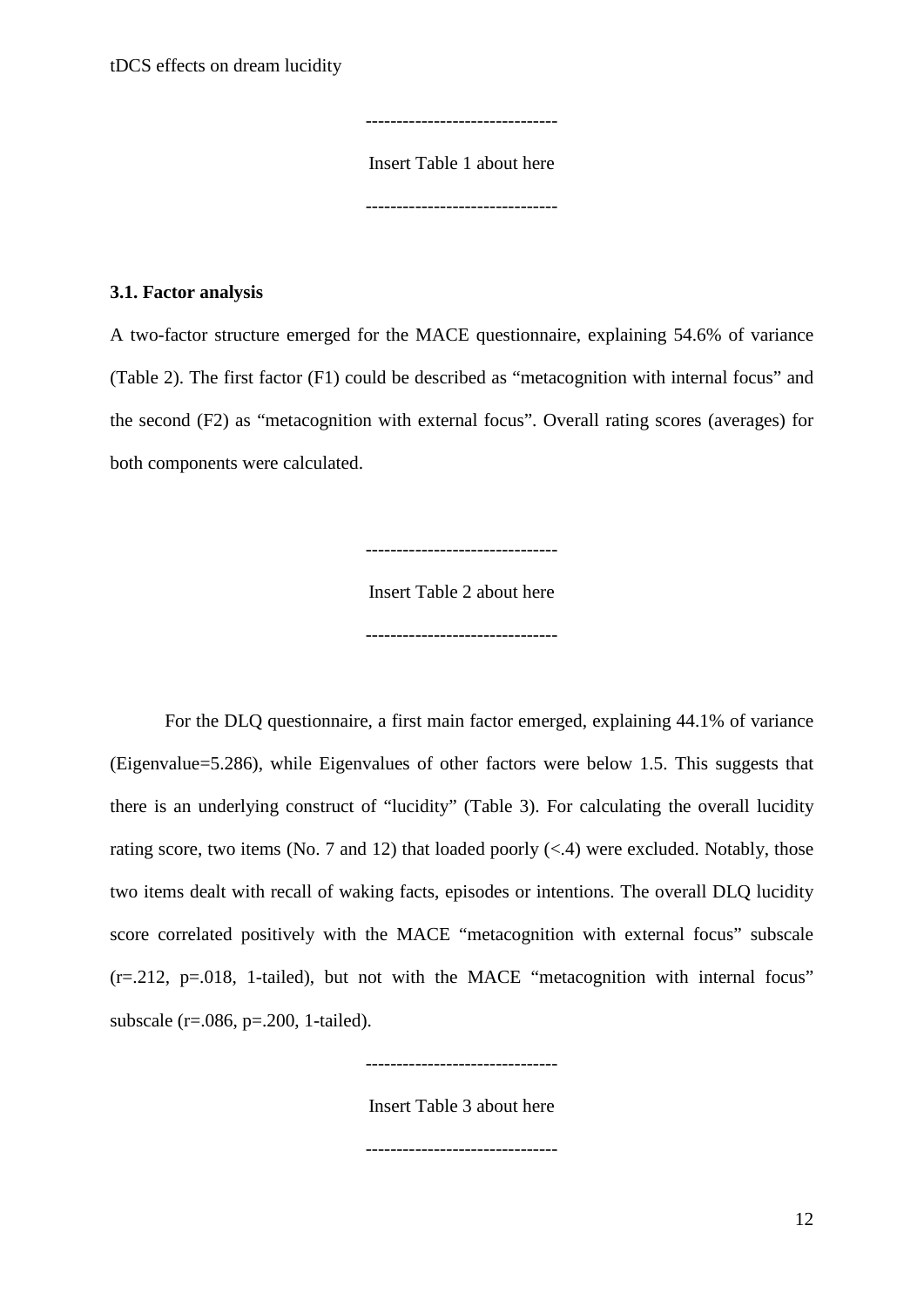## **3.2. Self- and judge ratings**

A comparison of dream report data for two conditions is provided in Table 4. As no REM awakenings for tDCS nights were possible for three participants, the sample was reduced to 16 participants. Emotional tone was calculated as the difference between positive and negative feelings (range from -3 to 3). Interrater agreement for the lucidity rating was r=.86 and lucid dreams were identified correspondingly.

On tDCS nights, dream reports were significantly longer than on sham stimulation nights. Furthermore, the participants rated their dreams from tDCS nights to be more lucid than their dreams from sham nights. No differences were found in self-reported emotional tone of the dreams or metacognitive activities within the dreams. Self-reported lucidity was not associated with dream report length ( $r=-.029$ ,  $p=.776$ ), awakening clock time ( $r=.078$ ,  $p=0.447$ ) or time since sleep onset (r=.104, p=.308). Self-reported metacognition was also not associated with the awakening time; however, longer dream reports had more externallyfocused metacognition ( $r = 0.228$ ,  $p = 0.024$ ). Metacognition with internal focus was not associated with dream report length  $(r=160, p=116)$ .

The judge scored seven dream reports as with clear indications of lucidity: 4 out of 40 (10%) from tDCS nights and 3 out of 55 (5.5%) from sham nights. According to the judge ratings, dreams from tDCS nights were more lucid and somewhat more bizarre (less realistic but without differences in numbers of bizarre elements). An initial analysis of the judge ratings showed that external lucidity and bizarreness ratings were associated with the dream length (correlations with dream report word count: lucidity r=.206, bizarreness r=.344, number of bizarre elements  $r = 0.255$ , all  $p < 0.05$ ). To control this variable, we computed regression analyses and then compared the residuals. When controlled for the dream length, there were no differences in dream lucidity and bizarreness between the two conditions (only a non-significant trend for higher bizarreness in dreams from tDCS nights; Table 4).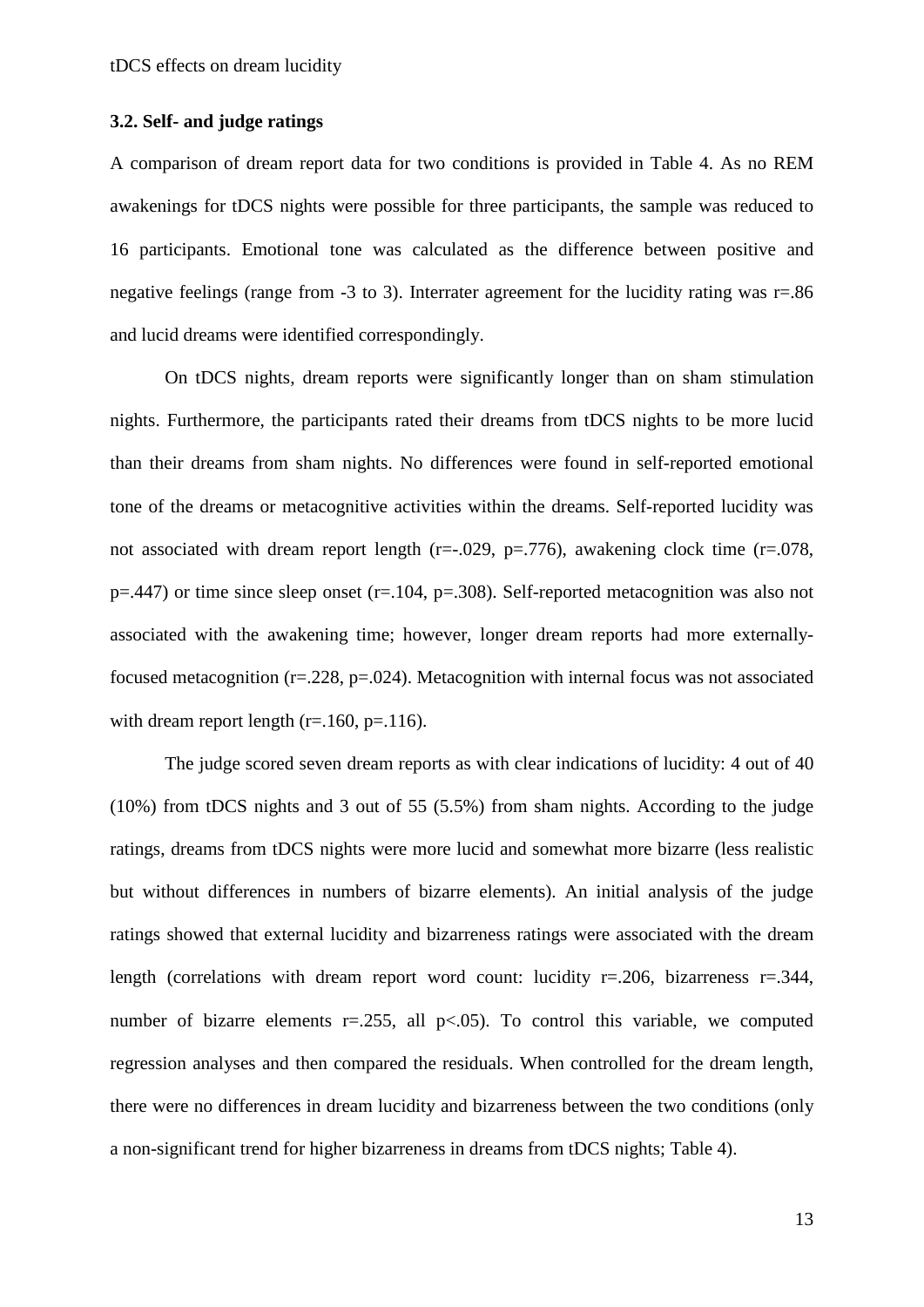-------------------------------

Insert Table 4 about here

-------------------------------

#### **3.3. Post-hoc analyses**

Post-hoc DLQ sub-item analysis showed that on tDCS nights, the participants were more aware that dream objects were not real  $(0.719 \pm 1.341 \text{ vs. } 0.292 \pm 0.769, Z = -1.753, p = .040)$ . There were also tendencies for them to be more aware that their dream characters were not real people  $(0.797 \pm 1.418 \text{ vs. } 0.365 \pm 0.830, Z=-1.332, p=.092)$  and their physical body was asleep  $(0.625 \pm 1.218 \text{ vs. } 0.369 \pm 0.889, \text{ Z} = -1.439, \text{ p} = .075)$ , as well as making more deliberate choices  $(0.823 \pm 0.963 \text{ vs. } 0.769 \pm 1.191, Z=-1.471, p=.071)$  during tDCS nights.

Another post-hoc analysis was made by separating participants into two subgroups: (1) frequent lucid dreamers (frequency of lucid dreaming is once a month or higher) and (2) infrequent or non-lucid dreamers. Each subgroup consisted of eight participants. The subgroup analysis revealed that only frequent lucid dreamers had increased dream lucidity on tDCS nights in comparison to sham nights  $(0.917 \pm 0.881 \text{ vs. } 0.599 \pm 0.626, Z = -2.117,$ p=.017) while no difference was found for infrequent and non-lucid dreamers  $(0.058 \pm 0.068$ vs.  $0.087 \pm 0.101$ , Z=-0.171, p=.568). The aforementioned differences on a DLO single item level in greater awareness about unreality of dream objects and dream characters, as well as about the sleeping physical body were all statistically significant for frequent lucid dreamers (p<.05), but not for infrequent and non-lucid dreamers. However, infrequent and non-lucid dreamers made more deliberate choices during tDCS nights (p<.05).

Furthermore, we checked if lucidity might be explained by increased arousal to tDCS. An additional micro-arousal analysis has been conducted for those tDCS and sham stimulation episodes from which dream reports were collected (one or two epochs at the beginning and at the end of the stimulation have been excluded as EEG signals were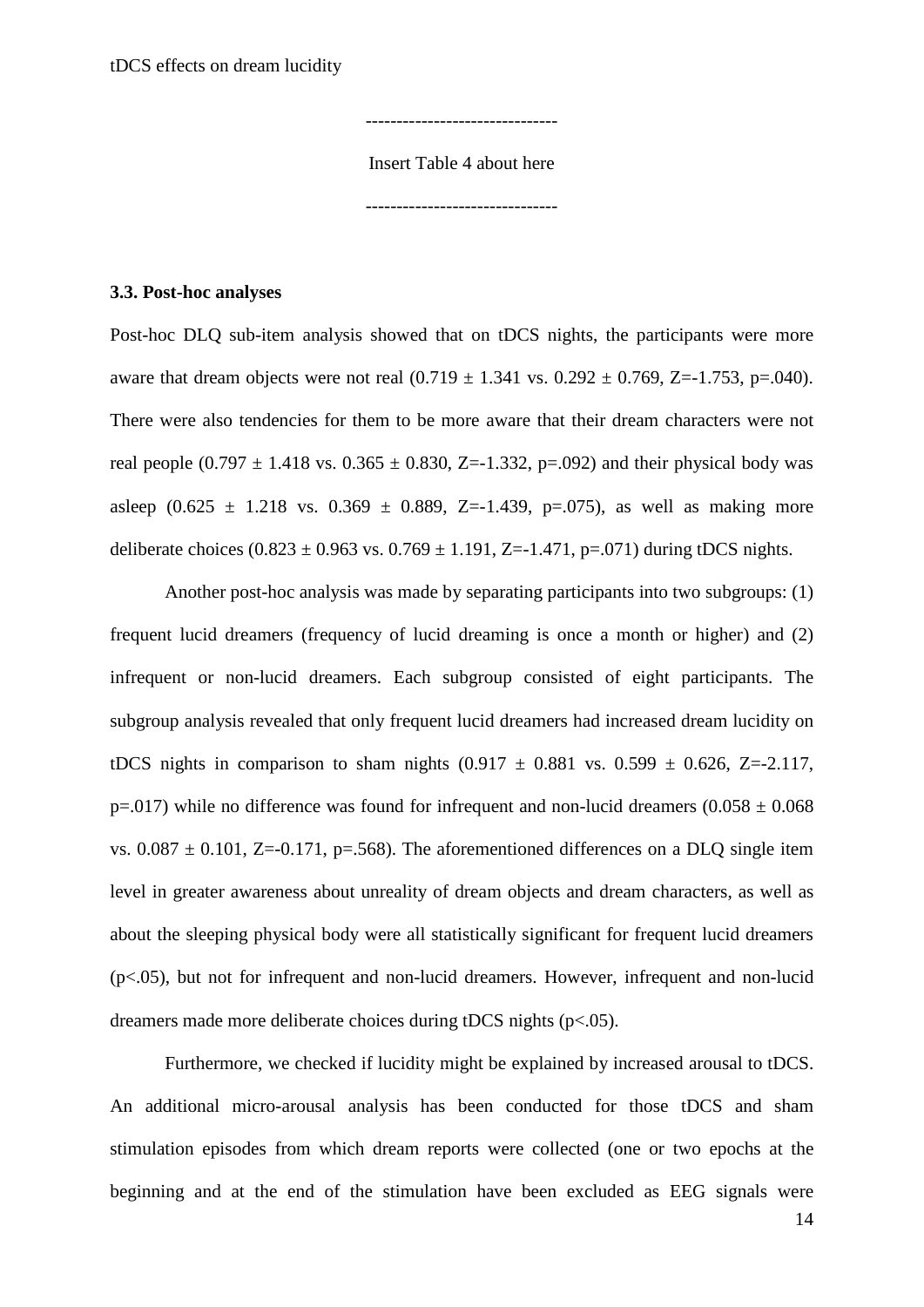uninterpretable due to tDCS effects). Micro-arousal episodes were counted according to the criteria of the American Sleep Disorders Association (Bonnet et al., 1992). The number of micro-arousals per REM period was not different between tDCS and sham conditions (1.11  $\pm$ 0.85 vs.  $0.96 \pm 0.72$ ; Z=-0.369; p=.712) and there was no association between the number of arousals and the reported dream lucidity rating  $(r=.058, p=.573)$ .

## **4. Discussion**

TDCS stimulation delivered over the DLPFC during REM sleep had an effect on the subjective experiences of dreaming. As hypothesized, it resulted in increased dream lucidity according to the self-rating of participants. This study thus provides preliminary empirical support for the causal involvement of the DLPFC in lucid dreaming. The effects, however, were not very strong and post-hoc analysis showed that they were pronounced only in frequent lucid dreamers, who reported increased awareness that their physical body is asleep, that dream objects and dream characters are not real, as well as overall lucidity. No effects of increased lucidity were reported by infrequent and non-lucid dreamers. External "blind" judge scored dream reports from tDCS nights as more lucid and somewhat more bizarre than dream reports from sham nights, yet when judge ratings were controlled for dream report length, the differences in lucidity were no longer significant and differences in bizarreness remained only marginal. One possible explanation is that in shorter dream reports it might be difficult for an external judge to recognize explicit signs of dream lucidity.

It is possible that activation of a wider network of different brain areas is needed to achieve steady lucidity in dreams. For example, Dresler et al. (2012) found an increased activation during REM lucid dreams, not only in the prefrontal, but also in the occipitotemporal cortices, bilateral precuneus, cuneus and parietal lobes. These cerebral areas can also be targeted for stimulating lucid dreaming. On another hand, a combined tDCS and PET of regional cerebral blood flow (rCBF) study found that both cathodal and anodal tDCS induced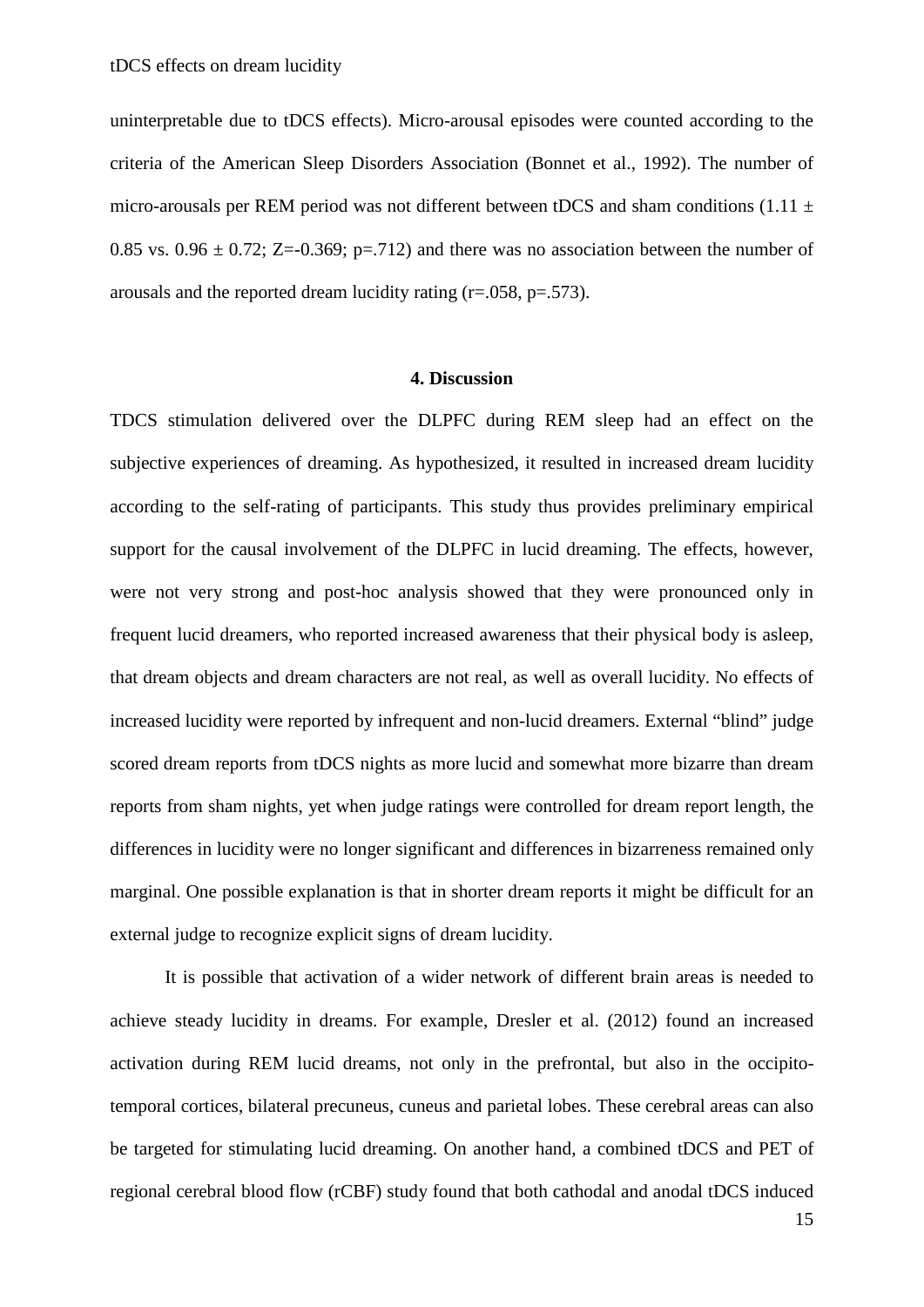increases and decreases in rCBF, not only in the cortical areas beneath the electrodes, but also in a much wider network of cortical and subcortical areas (Lang et al., 2005). Thus it is possible that not only the DLPFC but also some other brain regions have also been activated due to the stimulation.

Further, there is a possibility that lucidity occurred due to indirect effects of tDCS application. For example, the stimulation might have increased arousal which could lead to increased lucidity, as lucid dreams are associated with elevated levels of physiological activation during REM sleep (LaBerge, Levitan, & Dement, 1986), or lucidity might be induced due to electro-tactile stimulation effects (cf. Hearne, 1983). To explore such possibility we carried out an additional analysis of micro-arousals for those REM periods from which dream reports were collected. While we did not found more arousals during tDCS as compared to the sham condition and there was not association between the number of arousals and reported dream lucidity, we can not completely rule out such a possibility. To control for this, futures studies, in addition to the sham condition, are advised to use stimulation over another brain region or to compare anodal vs. cathodal stimulation..

Furthermore, it might be that the activation itself has not reached a sufficient threshold to induce lucidity. For example, a combined tDCS and blood oxygenation level dependent (BOLD) MRI study found that while cathodal tDCS resulted in a significant global decrease of activated pixels by 38%, anodal tDCS yielded only a 5% (insignificant) increase (Baudewig, Nitsche, Paulus, & Frahm, 2001). More pronounced effects found in frequent lucid dreamers might suggest that due to their frequent experience, the required DLPFC activation threshold might be somewhat lower or their DLPFC is already more activated during REM sleep as compared to what would be needed with infrequent and non-lucid dreamers (a hypothesis to be tested in future studies).

In many cases tDCS applied during REM sleep was somewhat disturbing for the participants – it disrupted REM sleep and resulted in brief awakenings. Thus the number of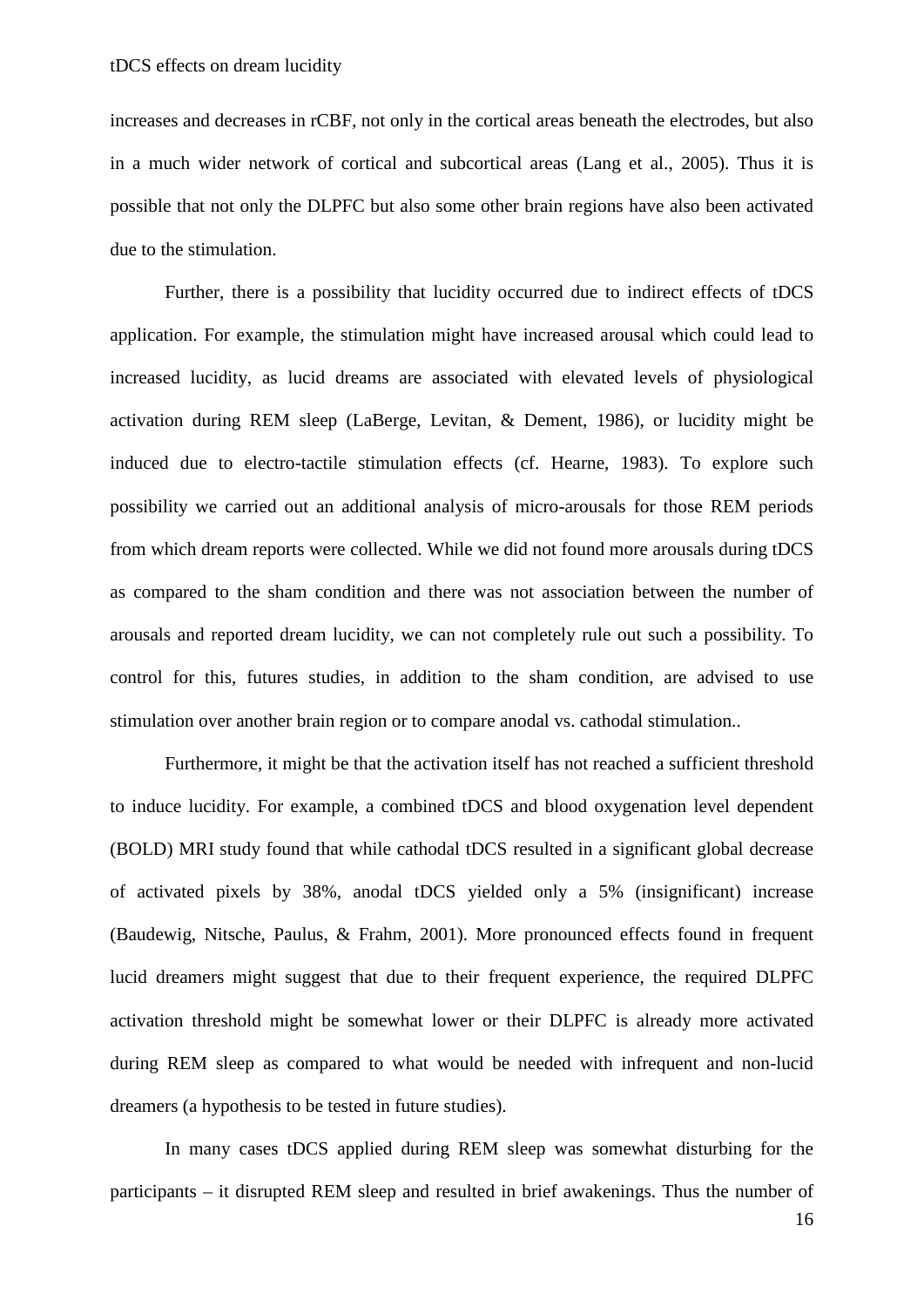awakenings was lower on tDCS nights (for three participants no awakenings were possible at all) and awakenings were carried out later. This also explains longer dream reports for the tDCS nights: If the stimulation awakened a participant, it was discontinued and reapplied if the participant re-entered REM sleep; the participants could therefore spend more time in REM sleep during the tDCS nights. This, however, did not affect lucidity ratings – lucidity was neither associated with awakening times nor with dream report lengths.

Another study which applied tDCS during REM also reported cases where the stimulation disrupted REM sleep each time it was applied (Jakobson, Conduit, et al., 2012). In our study, the participants often started to scratch the area of stimulation upon the application of tDCS, indicating some itching sensations. To eliminate those sensations, in future studies topically applied local anesthetic cream, such as EMLA, could be used (McFadden, Borckardt, George, & Beam, 2011).

In the present study only one lucid dream was verified with volitional eye-movements, despite the fact that lucidity was observed in much more dreams (seven dreams, for example, were scored as clearly lucid by an external judge). In many cases the participants forgot to signal after becoming lucid in a dream. Our recent survey, which included 571 lucid dreamers, revealed that waking memory recall is often impaired in lucid dreams - in average lucid dreamers are able to recall only a half those actions that they plan in wakefulness for accomplishment in lucid dreams (Stumbrys, Erlacher, Johnson, & Schredl, 2013). In the present study these numbers were markedly lower. One possible reason is that our participants were only briefly instructed about LRLRLR eye-signaling before going to sleep and a more extensive training and mental set preparation is needed to ensure a better recall. Awakening after a longer time in REM sleep might also increase the chances for successful eye-signaling (cf. LaBerge et al., 1986).

The finding that infrequent and non-lucid dreamers were making more deliberate choices in their dreams on tDCS nights can be explained by involvement of the DLPFC in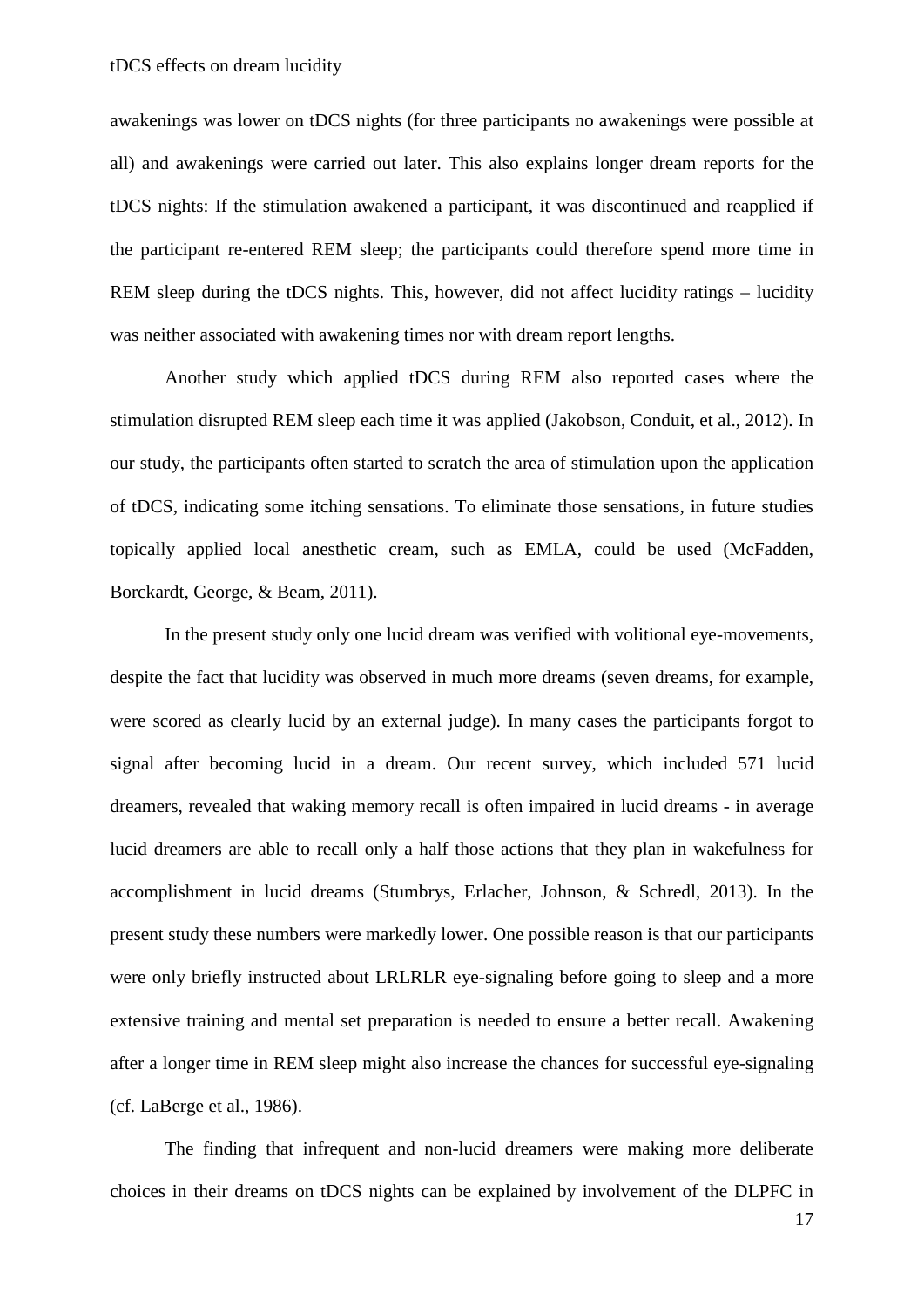decision making, especially in ambiguous situations (Krain, Wilson, Arbuckle, Castellanos, & Milham, 2006). On another hand, dreams of frequent lucid dreamers on tDCS nights were marked by an increased awareness that their physical body was asleep and that their dream characters and dream objects were not real. DLPFC is known to play an crucial role in working memory (Curtis & D'Esposito, 2003), which is necessary for recognizing and maintaining the awareness of the dream state and its illusory nature. Furthermore, it has been demonstrated that of all brain regions, the DLPFC is exclusively associated with conscious perception (Lau & Passingham, 2006), which is, of course, the cornerstone of lucidity in dreams.

In this study it was also found that lucidity in dreams had some associations with externally-focused metacognition but not with internally-focused metacognition. Lucid dreams are often initiated by observing an oddity within the dream environment (Purcell, Mullington, Moffitt, Hoffmann, & Pigeau, 1986); metacognitive activities with external focus might therefore play a more important role in lucid dreaming.

TDCS did not affect the emotional tone of dreams and dreams from stimulation nights were not reported to be more unusual than dreams from sham nights, yet the external judge scored them to be somewhat more bizarre. While it has been suggested that prefrontal deactivation accounts for bizarreness in dreams (Muzur, Pace-Schott, & Hobson, 2002), lucid dreams, on the other hand, are associated with higher dream bizarreness (McCarley & Hoffman, 1981). The relation between dream lucidity and bizarreness could be two-fold. On one hand, bizarreness might help to facilitate lucidity (e.g. by recognizing an oddity), while on the other hand in lucid dreams the dreamer can do bizarre things that are impossible in waking life, such as flying (Barrett, 1991). Future studies should explore the involvement of the prefrontal cortex in dream bizarreness by applying cathodal (inhibitory) stimulation during non-lucid dreaming.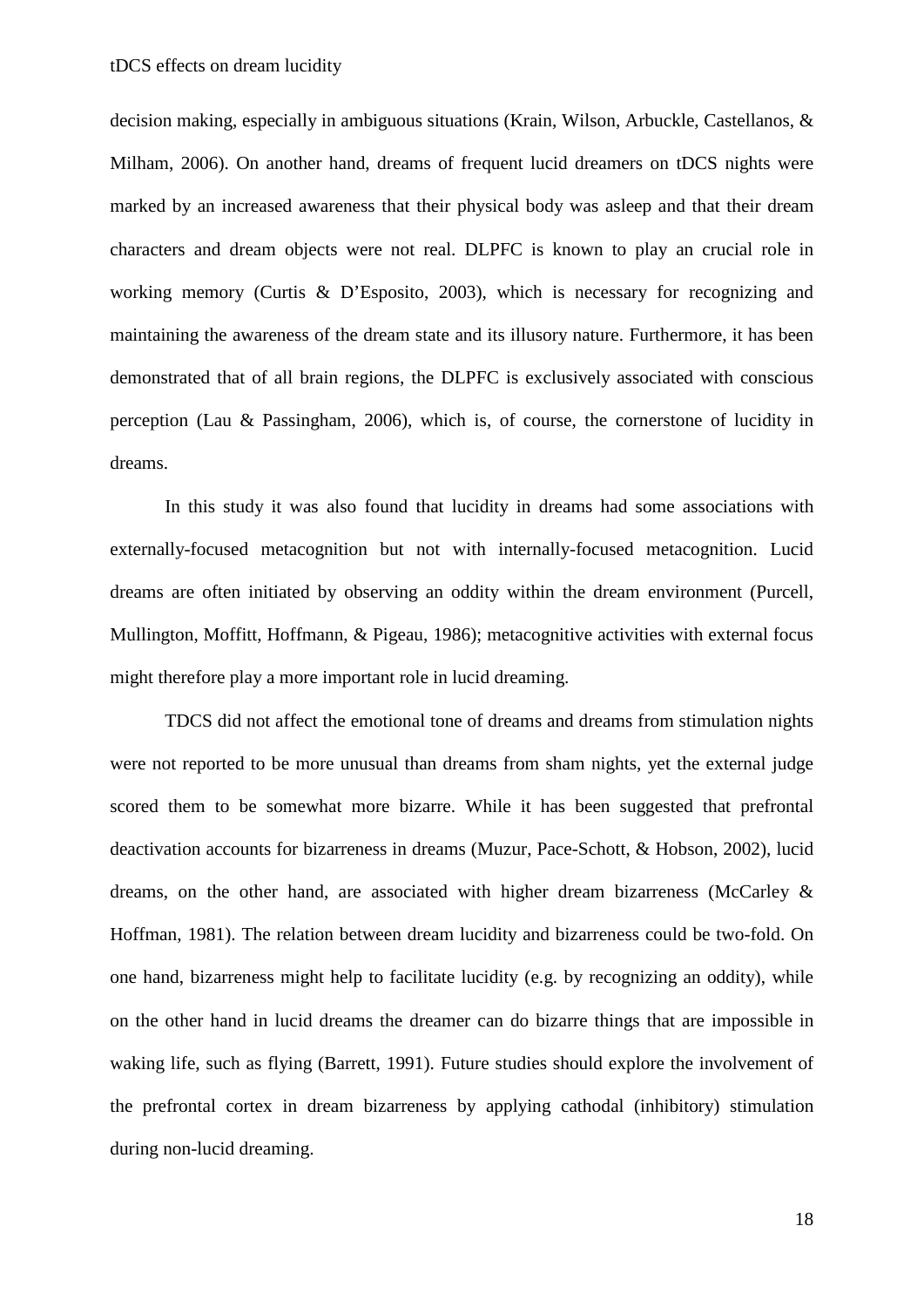When interpreting the results, some methodological considerations have to be acknowledged. Different placements of the second tDCS electrode might yield qualitatively different effects (Nitsche et al., 2008). For example, the tDCS sleep study by Marshall et al (2004) applied the cathode electrodes at the mastoids while, in this study, the cathodes were applied at the supraclavicular areas. Furthermore, carry-over effects of tDCS to subsequent REM periods might also occur (Nitsche et al., 2008); yet, in this study, lucidity was not associated with later awakening times. Also the present study was conducted as a single-blind experiment and, despite all precautions taken, some possibility of the experimenter's bias remains (e.g. by unintentionally giving cues which night was which or by a voice tone when reading lucidity questions aloud).

In summary, this study provides some preliminary evidence for involvement of the DLPFC in lucid dreaming. While this causal connection is important on the neurophysiological level, due to the small effects, tDCS might not be a promising tool for lucid dream induction on a practical level (Noreika et al., 2010). For practical purposes, other lucid dream induction methods can be suggested (Stumbrys, Erlacher, Schädlich, & Schredl, 2012). Future studies could target other brain areas, such as the precuneus, to increase the probability of lucid dreaming, as well as higher stimulation intensities (e.g. 2 mA) with topically applied local anesthetic creams. To control for indirect tDCS effects, in addition to sham stimulation, the stimulation over another brain region or inversed stimulation (anodal vs. cathodal) should also be used. To increase the frequency of lucid dreams with volitional eye-signaling, more extensive mental set preparation training should be employed and awakenings carried out after a longer time in REM sleep.

#### **Acknowledgement**

This project was funded by the BIAL Foundation, Portugal (Grant 191/10).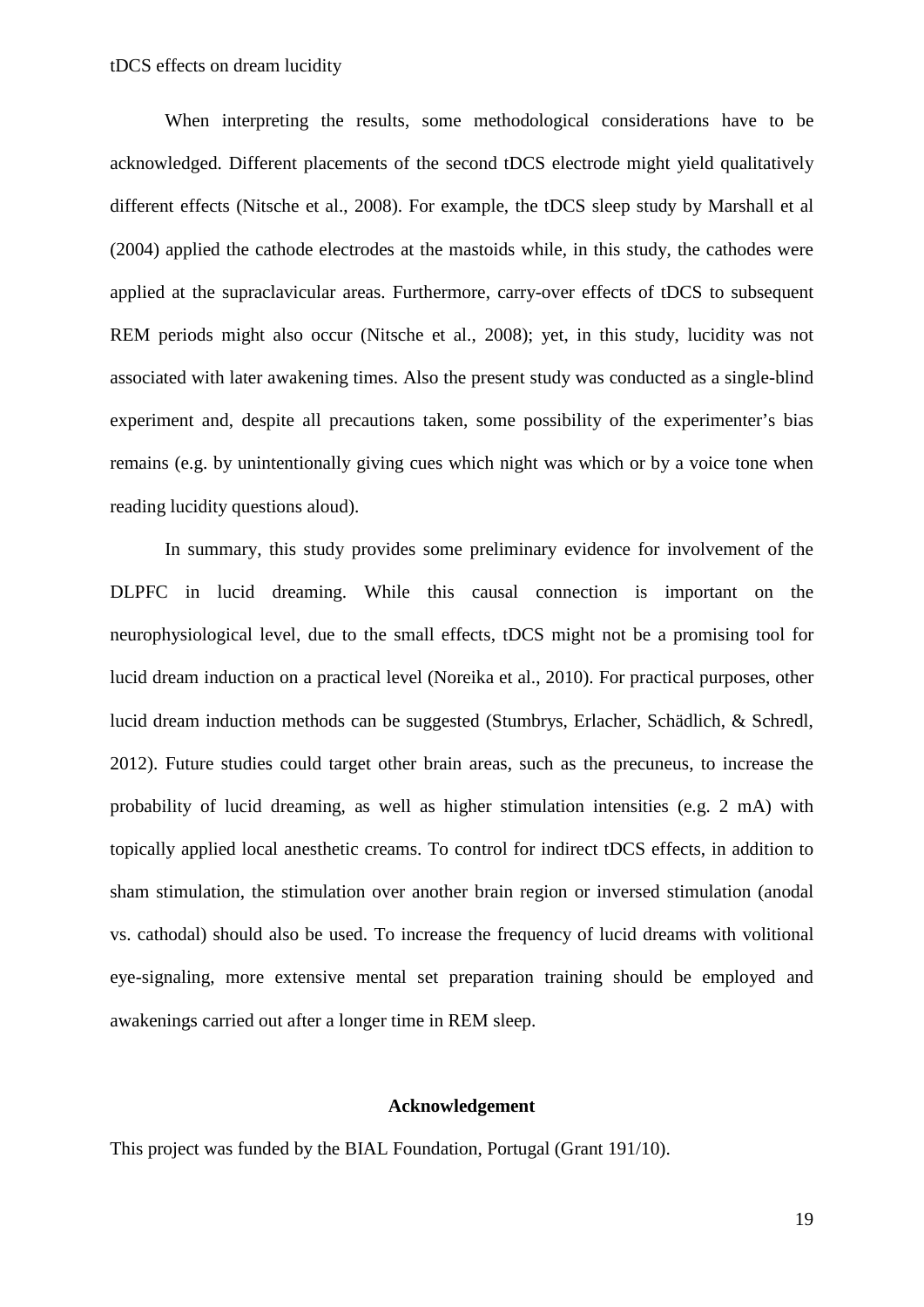# **References**

- Antal, A., Kincses, T. Z., Nitsche, M. A., Bartfai, O., & Paulus, W. (2004). Excitability changes induced in the human primary visual cortex by transcranial direct current stimulation: Direct electrophysiological evidence. *Investigative Ophthalmology & Visual Science*, *45*(2), 702–707. doi:10.1167/iovs.03-0688
- Barker, A. T., Jalinous, R., & Freeston, I. L. (1985). Non-invasive magnetic stimulation of human motor cortex. *Lancet*, *1*(8437), 1106–7. doi:10.1016/S0140-6736(85)92413-4
- Barrett, D. (1991). Flying dreams and lucidity: An empirical study of their relationship. *Dreaming*, *1*(2), 129–134.
- Baudewig, J., Nitsche, M. A., Paulus, W., & Frahm, J. (2001). Regional modulation of BOLD MRI responses to human sensorimotor activation by transcranial direct current stimulation. *Magnetic Resonance in Medicine*, *45*(2), 196–201. doi:10.1002/1522- 2594(200102)45:2<196::AID-MRM1026>3.0.CO;2-1
- Bonnet, M., Carley, D., Carskadon, M., Easton, P., Guilleminault, C., Harper, R., … Westbrook, P. (1992). EEG arousals: scoring rules and examples: a preliminary report from the Sleep Disorders Atlas Task Force of the American Sleep Disorders Association. *Sleep*, *15*(2), 173–84.
- Braun, A. R., Balkin, T. J., Wesenten, N. J., Carson, R. E., Varga, M., Baldwin, P., … Herscovitch, P. (1997). Regional cerebral blood flow throughout the sleep-wake cycle. An H2(15)O PET study. *Brain*, *120*, 1173–97. doi:10.1093/brain/120.7.1173
- Curtis, C. E., & D'Esposito, M. (2003). Persistent activity in the prefrontal cortex during working memory. *Trends in Cognitive Sciences*, *7*(9), 415–423. doi:10.1016/S1364- 6613(03)00197-9
- Dresler, M., Wehrle, R., Spoormaker, V. I., Koch, S. P., Holsboer, F., Steiger, A., … Czisch, M. (2012). Neural correlates of dream lucidity obtained from contrasting lucid versus non-lucid REM sleep: a combined EEG/fMRI case study. *Sleep*, *35*(7), 1017–1020. doi:10.5665/sleep.1974
- Fecteau, S., Pascual-Leone, A., Zald, D. H., Liguori, P., Théoret, H., Boggio, P. S., & Fregni, F. (2007). Activation of prefrontal cortex by transcranial direct current stimulation reduces appetite for risk during ambiguous decision making. *The Journal of Neuroscience*, *27*(23), 6212–8. doi:10.1523/JNEUROSCI.0314-07.2007
- Fregni, F., Boggio, P. S., Nitsche, M., Bermpohl, F., Antal, A., Feredoes, E., … Pascual-Leone, A. (2005). Anodal transcranial direct current stimulation of prefrontal cortex enhances working memory. *Experimental Brain Research*, *166*(1), 23–30. doi:10.1007/s00221-005-2334-6
- Gandiga, P. C., Hummel, F. C., & Cohen, L. G. (2006). Transcranial DC stimulation (tDCS): a tool for double-blind sham-controlled clinical studies in brain stimulation. *Clinical Neurophysiology*, *117*(4), 845–50. doi:10.1016/j.clinph.2005.12.003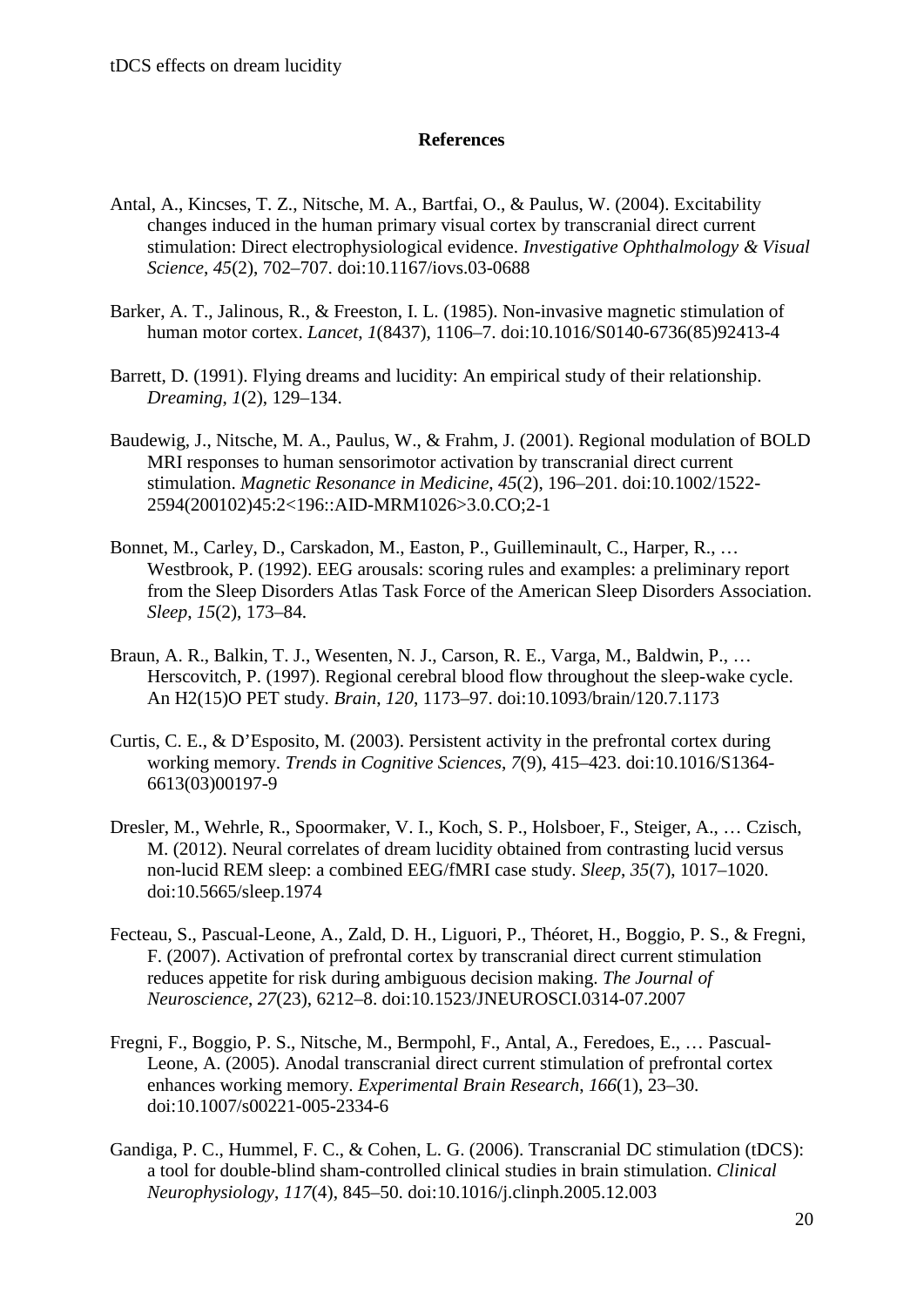- Hearne, K. M. T. (1983). Lucid Dream Induction. *Journal of Mental Imagination*, *7*(1), 19– 24.
- Hobson, J. A. (2009). The Neurobiology of Consciousness: Lucid Dreaming Wakes Up. *International Journal of Dream Research*, *2*(2), 41–44.
- Hobson, J. A., Pace-Schott, E. F., & Stickgold, R. (2000). Dreaming and the brain: toward a cognitive neuroscience of conscious states. *Behavioral and Brain Sciences*, *23*(6), 793– 842. doi:10.1017/S0140525X00003976
- Iber, C., Ancoli-Israel, S., Chesson, A., & Quan, S. F. (2007). *The AASM Manual for the Scoring of Sleep and Associated Events: Rules, Terminology and Technical Specifications* (1st ed.). Westchester, Illinois: American Academy of Sleep Medicine.
- Jakobson, A. J., Conduit, R. D., & Fitzgerald, P. B. (2012). Investigation of visual dream reports after transcranial direct current stimulation (tDCS) during REM sleep. *International Journal of Dream Research*, *5*(1), 87–93.
- Jakobson, A. J., Fitzgerald, P. B., & Conduit, R. (2012a). Investigation of dream reports after transcranial direct current stimulation (tDCs) during slow wave sleep (SWS). *Sleep and Biological Rhythms*, *10*(3), 169–178. doi:10.1111/j.1479-8425.2012.00538.x
- Jakobson, A. J., Fitzgerald, P. B., & Conduit, R. (2012b). Induction of visual dream reports after transcranial direct current stimulation (tDCs) during Stage 2 sleep. *Journal of Sleep Research*, *21*(4), 369–79. doi:10.1111/j.1365-2869.2011.00994.x
- Jasper H H. (1958). The ten twenty electrode system of the International Federation. *Electroencephalography and Clinical Neurophysiology*, *10*, 371–375.
- Kahan, T. L., & LaBerge, S. P. (2011). Dreaming and waking: Similarities and differences revisited. *Consciousness and Cognition*, *20*(3), 494–514. doi:10.1016/j.concog.2010.09.002
- Karim, A. A., Schneider, M., Lotze, M., Veit, R., Sauseng, P., Braun, C., & Birbaumer, N. (2010). The truth about lying: inhibition of the anterior prefrontal cortex improves deceptive behavior. *Cerebral Cortex*, *20*(1), 205–13. doi:10.1093/cercor/bhp090
- Krain, A. L., Wilson, A. M., Arbuckle, R., Castellanos, F. X., & Milham, M. P. (2006). Distinct neural mechanisms of risk and ambiguity: a meta-analysis of decision-making. *NeuroImage*, *32*(1), 477–84. doi:10.1016/j.neuroimage.2006.02.047
- LaBerge, S. (1985). *Lucid dreaming. The power of being awake and aware in your dreams*. Los Angeles: Tarcher.
- LaBerge, S. (1990). Lucid dreaming: Psychophysiological studies of consciousness during REM sleep. In R. R. Bootzen, J. F. Kihlstrom, & D. L. Schacter (Eds.), *Sleep and Cognition* (pp. 109–126). Washington, D.C: American Psychological Association.
- LaBerge, S., Levitan, L., & Dement, W. (1986). Lucid dreaming: Physiological correlates of consciousness during REM sleep. *Journal of Mind and Behavior*, *7*(2-3), 251–258.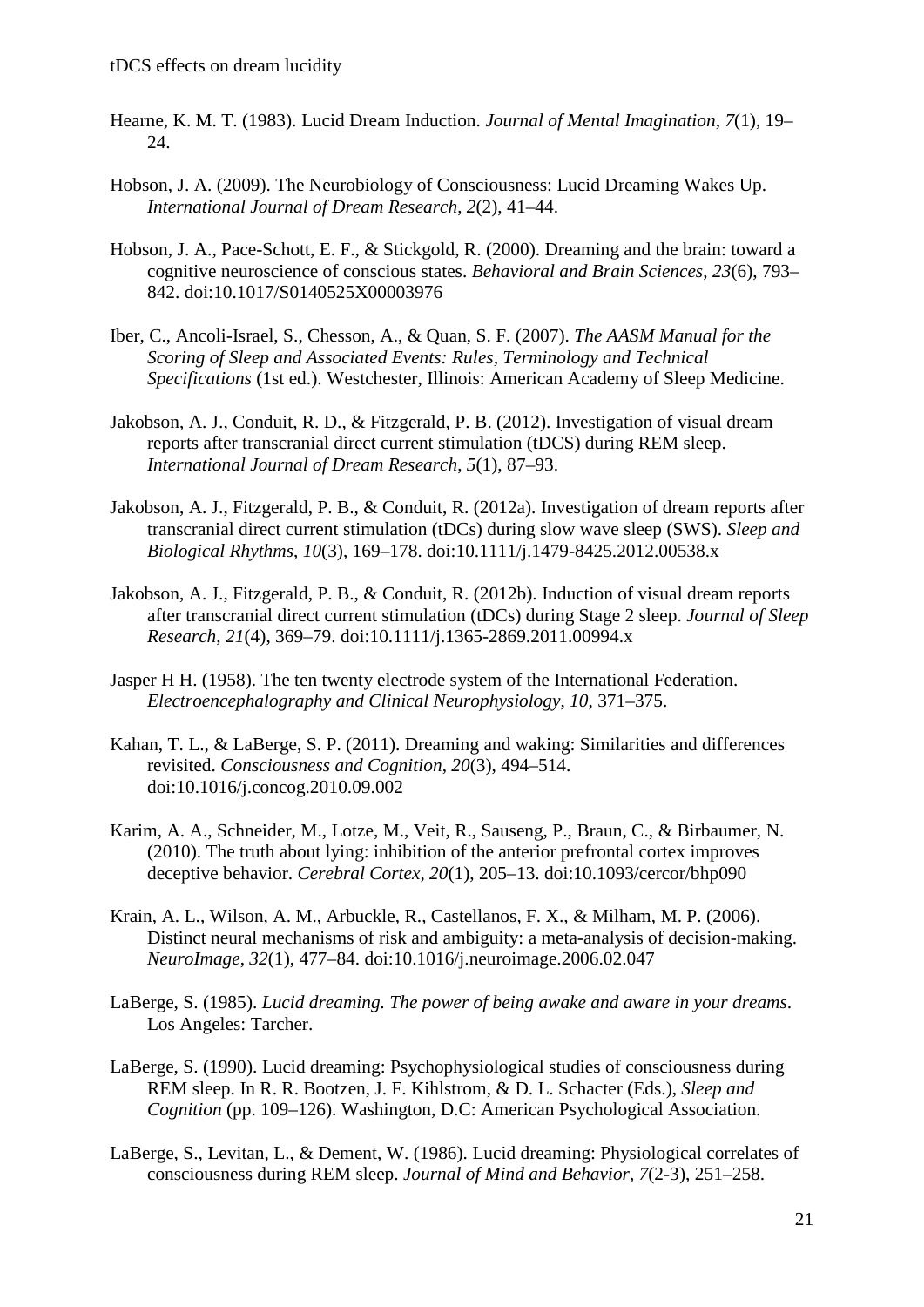- LaBerge, S. P., Nagel, L. E., Dement, W. C., & Zarcone, V. P. J. (1981). Lucid dreaming verified by volitional communication during REM sleep. *Perceptual and Motor Skills*, *52*(3), 727–732. doi:10.2466/pms.1981.52.3.727
- Lang, N., Siebner, H. R., Ward, N. S., Lee, L., Nitsche, M. a, Paulus, W., … Frackowiak, R. S. (2005). How does transcranial DC stimulation of the primary motor cortex alter regional neuronal activity in the human brain? *European Journal of Neuroscience*, *22*(2), 495–504. doi:10.1111/j.1460-9568.2005.04233.x
- Lau, H. C., & Passingham, R. E. (2006). Relative blindsight in normal observers and the neural correlate of visual consciousness. *Proceedings of the National Academy of Sciences of the United States of America*, *103*(49), 18763–8. doi:10.1073/pnas.0607716103
- Maquet, P., Péters, J., Aerts, J., Delfiore, G., Degueldre, C., Luxen, A., & Franck, G. (1996). Functional neuroanatomy of human rapid-eye-movement sleep and dreaming. *Nature*, *383*(6596), 163–6. doi:10.1038/383163a0
- Marshall, L., Mölle, M., Hallschmid, M., & Born, J. (2004). Transcranial direct current stimulation during sleep improves declarative memory. *The Journal of Neuroscience*, *24*(44), 9985–92. doi:10.1523/JNEUROSCI.2725-04.2004
- Massimini, M., Ferrarelli, F., Esser, S. K., Riedner, B. a, Huber, R., Murphy, M., … Tononi, G. (2007). Triggering sleep slow waves by transcranial magnetic stimulation. *Proceedings of the National Academy of Sciences of the United States of America*, *104*(20), 8496–501. doi:10.1073/pnas.0702495104
- Massimini, M., Ferrarelli, F., Huber, R., Esser, S. K., Singh, H., & Tononi, G. (2005). Breakdown of cortical effective connectivity during sleep. *Science*, *309*(5744), 2228–32. doi:10.1126/science.1117256
- McCarley, R. W., & Hoffman, E. (1981). REM sleep dreams and the activation-synthesis hypothesis. *The American Journal of Psychiatry*, *138*(7), 904–12.
- McFadden, J. L., Borckardt, J. J., George, M. S., & Beam, W. (2011). Reducing procedural pain and discomfort associated with transcranial direct current stimulation. *Brain Stimulation*, *4*(1), 38–42. doi:10.1016/j.brs.2010.05.002
- Muzur, A., Pace-Schott, E. F., & Hobson, J. A. (2002). The prefrontal cortex in sleep. *Trends in Cognitive Sciences*, *6*(11), 475–481. doi:10.1016/S1364-6613(02)01992-7
- Nitsche, M. A., Cohen, L. G., Wassermann, E. M., Priori, A., Lang, N., Antal, A., … Pascual-Leone, A. (2008). Transcranial direct current stimulation: State of the art 2008. *Brain Stimulation*, *1*(3), 206–223. doi:10.1016/j.brs.2008.06.004
- Nitsche, M. A., & Paulus, W. (2000). Excitability changes induced in the human motor cortex by weak transcranial direct current stimulation. *Journal of Physiology*, *527*, 633–9. doi:10.1111/j.1469-7793.2000.t01-1-00633.x
- Noreika, V., Windt, J. M., Lenggenhager, B., & Karim, A. A. (2010). New perspectives for the study of lucid dreaming: From brain stimulation to philosophical theories of self-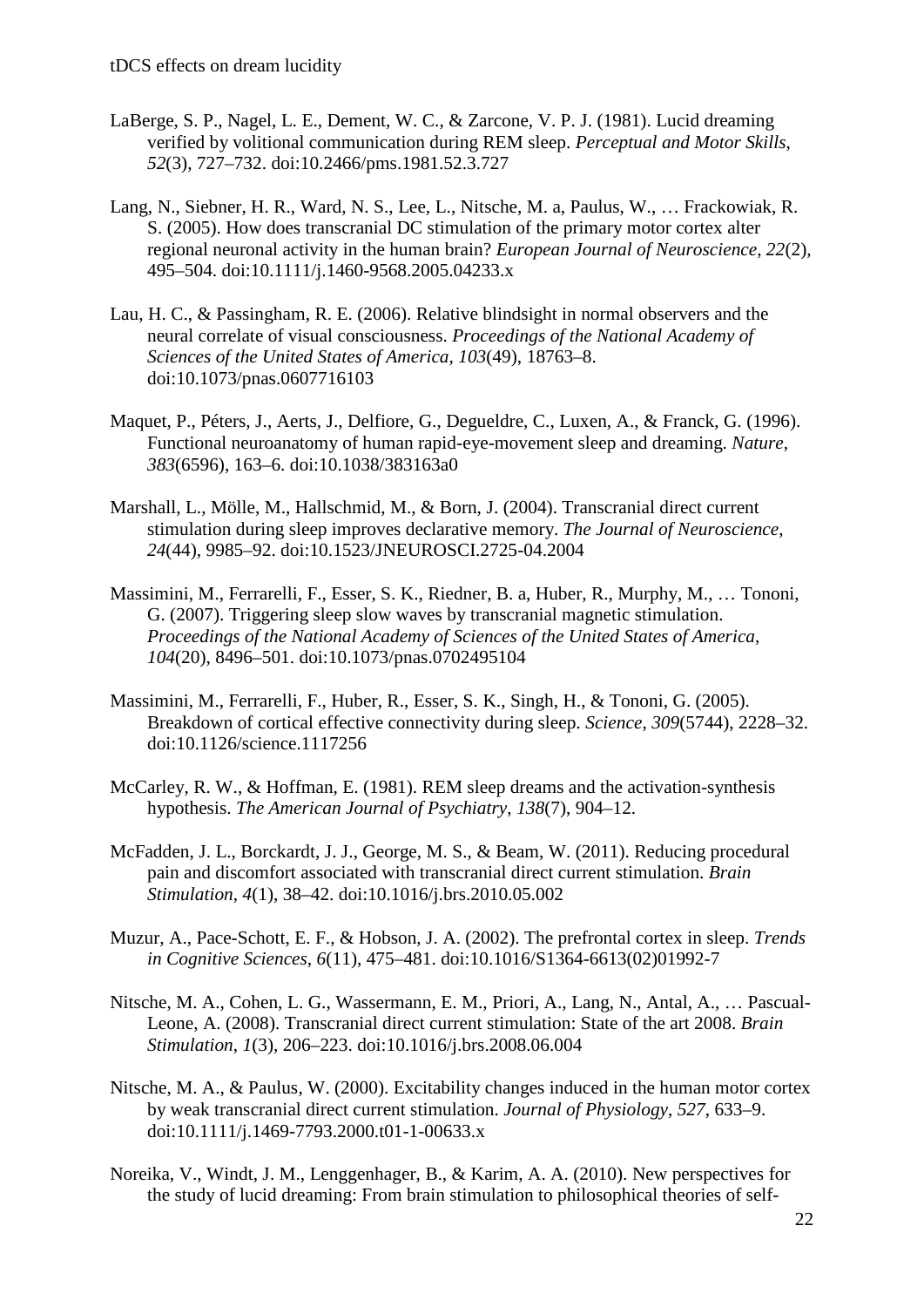consciousness. Commentary on "The neurobiology of consciousness: Lucid dreaming wakes up" by J. Allan Hobson. *International Journal of Dream Research*, *3*(1), 36–45.

- Purcell, S., Mullington, J., Moffitt, A., Hoffmann, R., & Pigeau, R. (1986). Dream Self-Reflectiveness as a Learned Cognitive Skill. *Sleep*, *9*(3), 423–437.
- Rogalewski, A., Breitenstein, C., Nitsche, M. A., Paulus, W., & Knecht, S. (2004). Transcranial direct current stimulation disrupts tactile perception. *European Journal of Neuroscience*, *20*(1), 313–6. doi:10.1111/j.0953-816X.2004.03450.x
- Schredl, M. (2004). Reliability and Stability of a Dream Recall Frequency Scale. *Perceptual and Motor Skills*, *98*, 1422–1426. doi:10.2466/pms.98.3c.1422-1426
- Schredl, M., Burchert, N., & Gabatin, Y. (2004). The effect of training on interrater reliability in dream content analysis. *Sleep and Hypnosis*, *6*(3), 139–144.
- Schredl, M., & Erlacher, D. (2003). The problem of dream content analysis validity as shown by a bizarreness scale. *Sleep and Hypnosis*, *5*(3), 129–135.
- Schredl, M., & Erlacher, D. (2004). Lucid Dreaming Frequency and Personality. *Personality and Individual Differences*, *37*(7), 1463–1473. doi:10.1016/j.paid.2004.02.003
- Schwartz, S., & Maquet, P. (2002). Sleep imaging and the neuro-psychological assessment of dreams. *Trends in Cognitive Sciences*, *6*(1), 23–30. doi:10.1016/S1364-6613(00)01818-0
- Snyder, T., & Gackenbach, J. (1988). Individual differences associated with lucid dreaming. In J. Gackenbach & S. LaBerge (Eds.), *Conscious Mind, Sleeping Brain: Perspectives on Lucid Dreaming* (pp. 221–259). New York: Plenum Press.
- Stumbrys, T., & Erlacher, D. (2012). Lucid dreaming during NREM sleep: Two case reports. *International Journal of Dream Research*, *5*(2), 151–155.
- Stumbrys, T., Erlacher, D., Johnson, M., & Schredl, M. (2013). The phenomenology of lucid dreaming: An online survey. Manuscript submitted for publication.
- Stumbrys, T., Erlacher, D., Schädlich, M., & Schredl, M. (2012). Induction of lucid dreams: A systematic review of evidence. *Consciousness and Cognition*, *21*(3), 1456–1475. doi:10.1016/j.concog.2012.07.003
- Voss, U., Holzmann, R., Tuin, I., & Hobson, J. A. (2009). Lucid dreaming: a state of consciousness with features of both waking and non-lucid dreaming. *Sleep*, *32*(9), 1191– 200.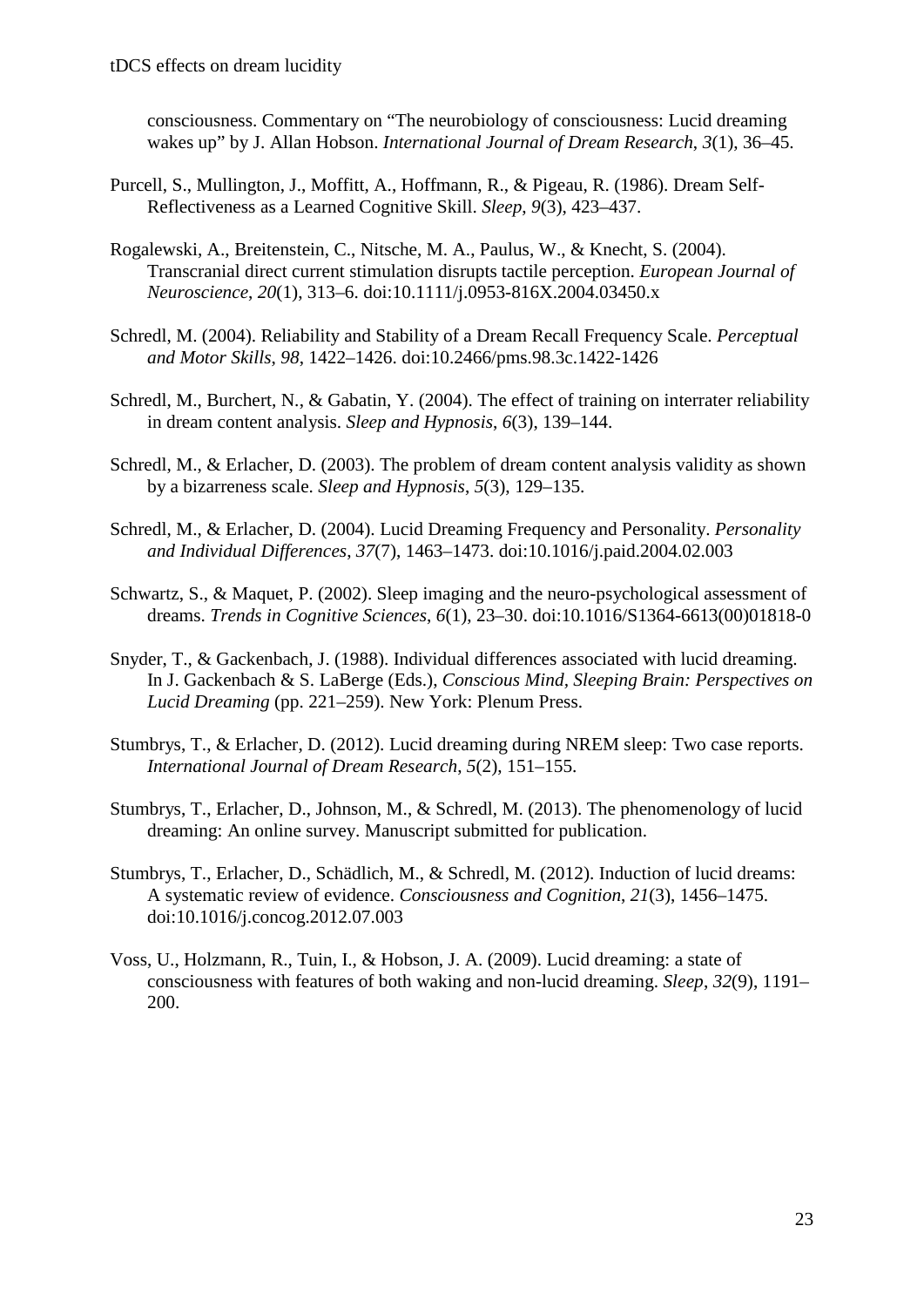|                                    | <b>Sham</b> |           |               | tDCS |           |               | Z        | p-val        |
|------------------------------------|-------------|-----------|---------------|------|-----------|---------------|----------|--------------|
|                                    | M           | <b>SD</b> | Range         | M    | <b>SD</b> | Range         |          | $(2-tailed)$ |
| Number of awakenings               | 3.21        | 1.03      | $2 - 5$       | 2.53 | 1.81      | $0 - 7$       | $-1.960$ | $.050*$      |
| Dream recall rate $(\%)^1$         | 90.4        | 15.7      | $50 - 100$    | 90.4 | 15.9      | $50 - 100$    | $-0.254$ | .799         |
| Unusual dream report rate $(\%)^T$ | 19.7        | 30.1      | $0 - 100$     | 25.9 | 35.4      | $0 - 100$     | $-0.772$ | .440         |
| Average awakening clock time       | 5:07        | 0:44      | $4:05 - 6:23$ | 5:40 | 1:09      | $3:48 - 7:44$ | $-1.862$ | $.063+$      |
| Average awakening time since       | 5:55        | 0:46      | $4:58 - 7:18$ | 6:29 | 0:58      | $4:46 - 8:15$ | $-2.379$ | $.017*$      |
| sleep onset <sup>1</sup>           |             |           |               |      |           |               |          |              |

Table 1. Data on awakenings (N=19 participants)

*Note:* <sup>1</sup>N=16 for tDCS condition;  ${}^*p \le 0.05$ ,  ${}^+p < 1$ 

Table 2. Factor loadings for MACE questionnaire items

| <b>Item</b>                        | F1      | F2      |
|------------------------------------|---------|---------|
| Making choice                      | .711    | $-.072$ |
| Attention captured suddenly        | $-.121$ | .787    |
| Focused attention                  | .500    | .311    |
| Public self-consciousness          | .780    | $-.020$ |
| Awareness of own thoughts/feelings | .704    | $-119$  |
| Awareness of own behavior          | .594    | .377    |
| Awareness of external events       | .096    | .775    |

*Note:* Oblimin rotation with Kaiser normalization.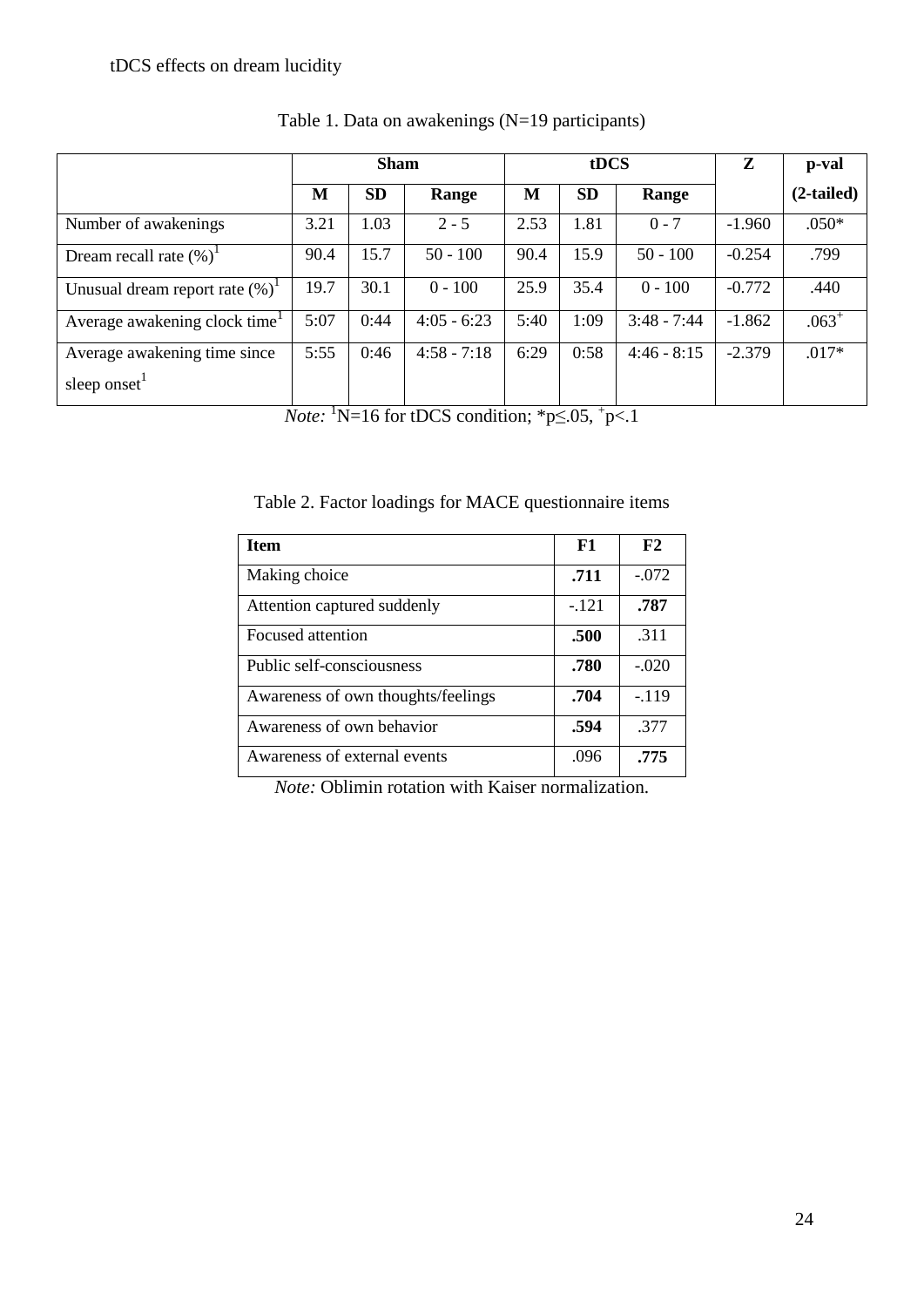| <b>Item</b>                                                                             |      |  |  |  |
|-----------------------------------------------------------------------------------------|------|--|--|--|
| I was aware that I was dreaming<br>1.                                                   |      |  |  |  |
| I was aware that my physical body was asleep<br>2.                                      | .843 |  |  |  |
| I was aware that all my dream characters were not real people<br>3.                     | .872 |  |  |  |
| I deliberately chose one action instead of the other<br>4.                              | .417 |  |  |  |
| 5.<br>I was aware that all dream objects were not real                                  | .920 |  |  |  |
| I changed dream events in the way I wanted<br>6.                                        | .728 |  |  |  |
| I recalled some facts or episodes from my waking life<br>7.                             | .314 |  |  |  |
| I changed dream characters in the way I wanted<br>8.                                    | .574 |  |  |  |
| I broke the physical laws of the waking reality (e.g., flew, went through a wall)<br>9. | .577 |  |  |  |
| 10. I changed the dream scene in the way I wanted                                       | .629 |  |  |  |
| 11. I thought about different possibilities of what can I do in a dream                 | .550 |  |  |  |
| 12. I clearly remembered my intentions of what I wanted to do in a lucid dream          | .225 |  |  |  |

# Table 3. Factor loadings (unrotated) for DLQ questionnaire items